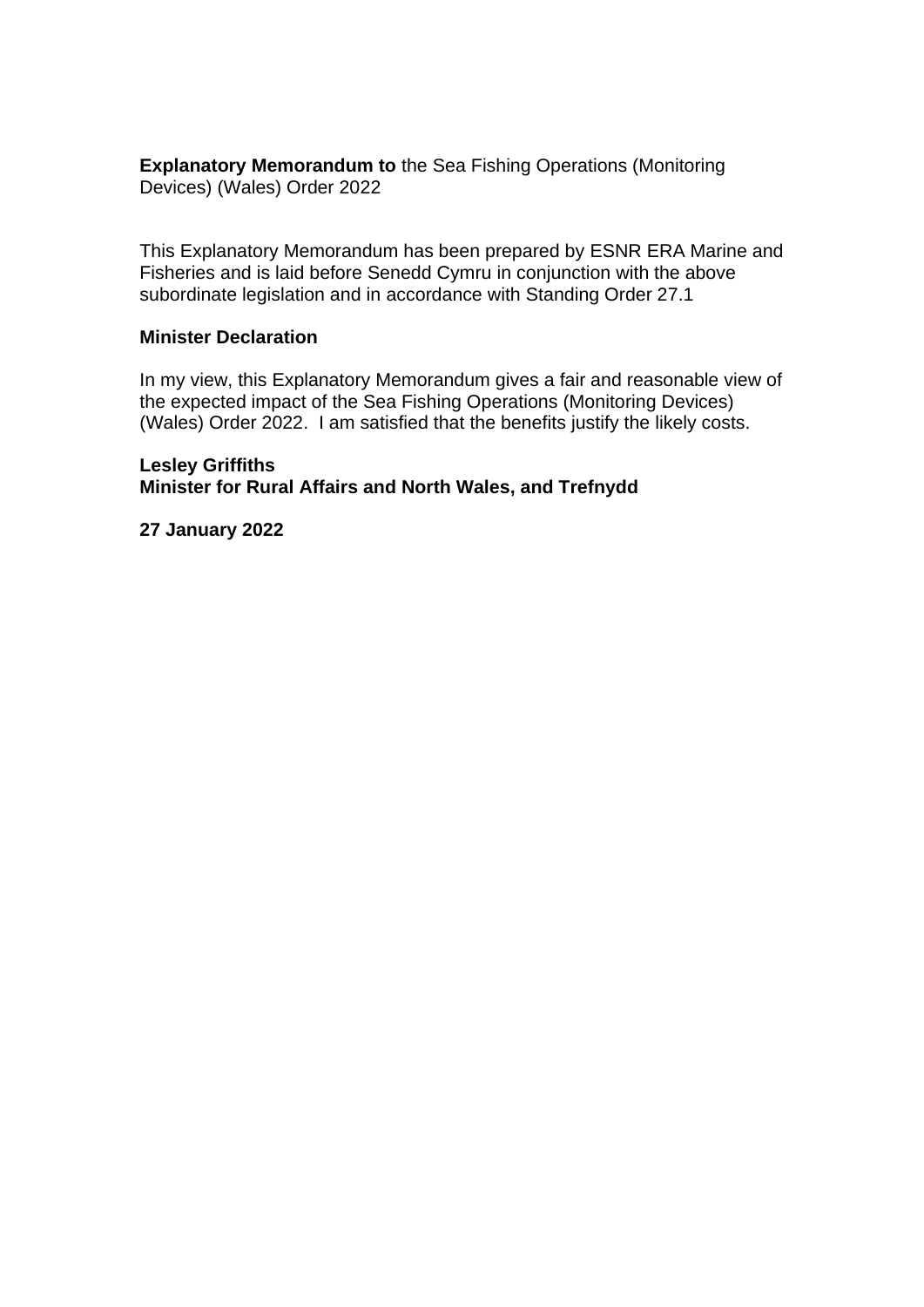# **PART 1**

# **1. Description**

- 1.1.The Order prohibits:
	- licensed fishing boats of less than 12 metres in length from undertaking fishing operations in Wales or the Welsh zone, and
	- Welsh fishing boat of less than 12 metres in length from undertaking fishing operations (wherever that boat may be), without an operating vessel monitoring systems (VMS) and requires transmission of certain information (including the geographical position, date, time, speed and course of the vessel) to the Welsh Ministers at least once in every 10 minutes whilst undertaking fishing operations.

### **2. Matters of special interest to the Legislation, Justice and Constitution Committee**

2.1.Notification in accordance with Article 496(3) of the Trade and Cooperation Agreement was given on 20th October 2021.

# **3. Legislative background**

- 3.1.The Welsh Ministers make the following Order in exercise of the powers conferred by section 5(1) of the Sea Fisheries Act 1968 which are now vested in them.
- 3.2. Functions under the 1968 Act were originally conferred on UK Ministers. By virtue of article 2 of, and Schedule 1 to, the National Assembly for Wales (Transfer of Functions) Order 1999 the functions exercisable under section 5 of the 1968 Act were transferred to the National Assembly for Wales in so far as exercisable in relation to Wales (acting concurrently with any Minister of the Crown by whom they are exercisable in relation to functions under section 5 relating to the identification and marking of fishing boats). Those functions of the National Assembly for Wales were transferred to the Welsh Ministers by virtue of section 162 of, and paragraph 30 of Schedule 11 to, the Government of Wales Act 2006.
- 3.3.By virtue of articles 4(1)(c) and 5(1)(c) of the Welsh Zone (Boundaries and Transfer of Functions) Order 2010, functions exercisable under section 5 of the 1968 Act were further transferred to the Welsh Ministers in relation to the Welsh zone (acting concurrently with any Minister of the Crown by whom they are exercisable in relation to functions under section 5 relating to the identification and marking of fishing boats).
- 3.4.By virtue of section 59A of, and paragraph 2(1) and (2)(c) of Schedule 3A to, the Government of Wales Act 2006, functions exercisable under section 5 of the 1968 Act were further transferred to the Welsh Ministers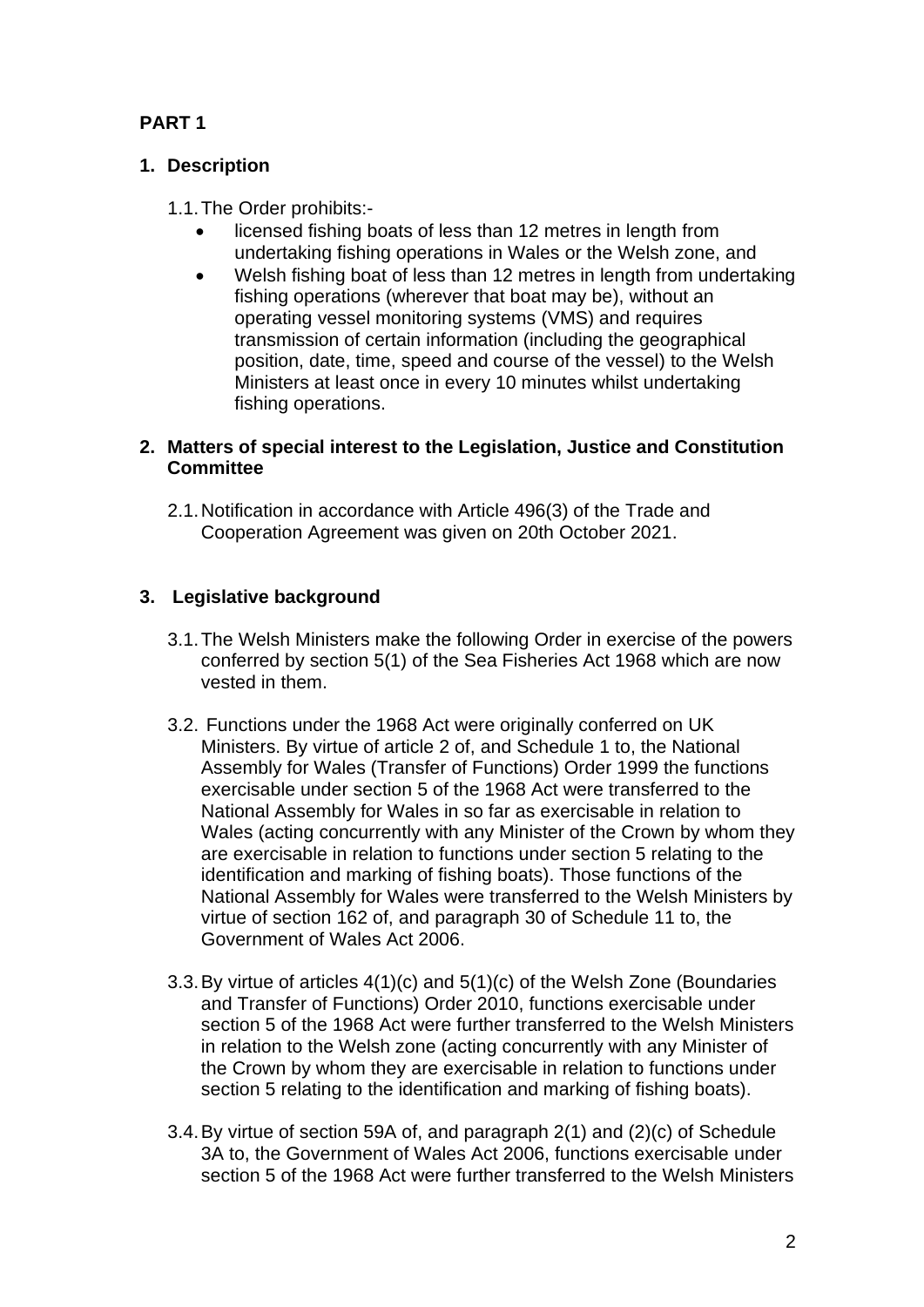in relation to Welsh fishing boats beyond the seaward limit of the Welsh zone (acting concurrently with any Minister of the Crown by whom they are exercisable in relation to functions under section 5(1) and (2)(a) of the 1968 Act).

3.5.The Order is subject to laying only procedure.

### **4. Purpose and intended effect of the legislation**

- 4.1.The purpose of this order is to improve fisheries monitoring and management.
- 4.2.Since 2012, there has been a statutory requirement for all European fishing vessels over 12 metres in length to have a functioning VMS on board (Council Regulation (EC) No 1224/2009). This Regulation became Retained EU law following Implementation Completion Day. In 2012 legislation was also introduced requiring all fishing boats operating in the Welsh scallop fishery to use VMS via the Scallop Dredging Operations (Tracking Devices) (Wales) Order 2012. This Order introduces a similar VMS requirement to that already in place for other vessels.
- 4.3.Under 12 metre vessels account for approximately 97% of licensed Welsh fishing vessels and currently there is no legal requirement for these vessels to submit information relating to their fishing operations such as location, except in specific circumstances. Generally, there is currently very limited control measures on the under 12 metre fleet, but these are increasing with permit restrictions and further regulation on localised fisheries. The introduction of VMS will create a common requirement for all UK and third country under 12 metre vessels, when fishing in Wales or the Welsh zone.
- 4.4.The Order will help to address data gaps and will significantly improve the ability of Welsh Ministers to manage fisheries sustainably as well as providing important information to inform wider management of the marine environment. Without this Order there are significant data gaps concerning where the vast majority of commercial vessels fish in Wales and the Welsh zone and the amount of fishing effort they undertake.
- 4.5.The Order will provide better control and enforcement of fisheries and supplement vessel and shore based patrols. It will enable improved monitoring of the fishing fleet and enable enforcement to operate in a more efficient and targeted manner.

### **5. Consultation**

5.1.A 12-week consultation ran from 8 February 2019 to 3 May 2019 on the proposal to introduce VMS for all UK fishing boats under 12 metres in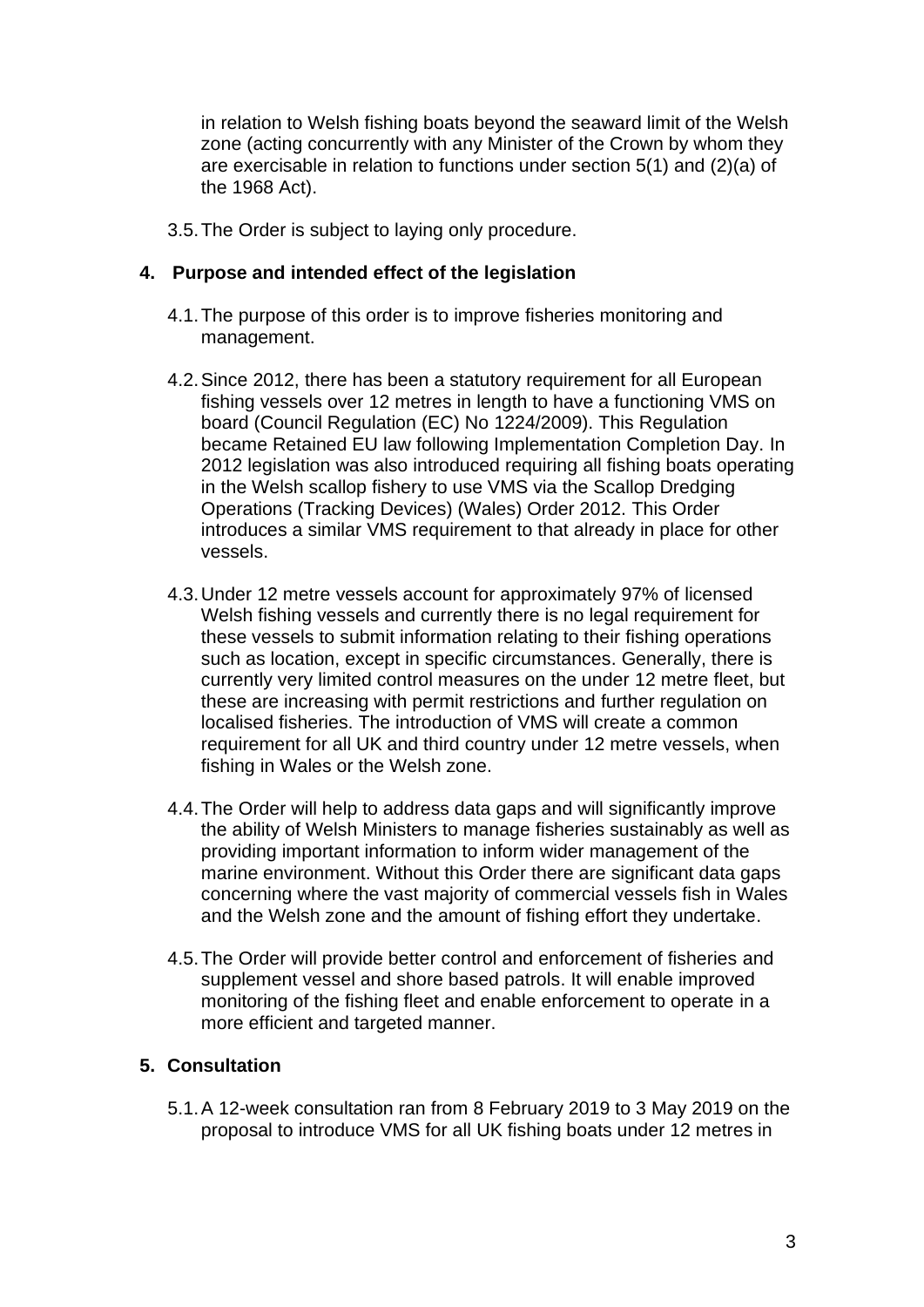length operating in Wales and the Welsh zone and all Welsh fishing boats under 12 metres wherever they are operating.

- 5.2.The consultation was drawn to the attention of key stakeholders, including fishers, industry experts and members of the public. Prior to the consultation, a series of workshops were held throughout Wales. All owners of licensed fishing vessels registered in Wales were invited to the workshops where the proposals were presented and industry was given the opportunity to feedback.
- 5.3.Responses to the consultation were received from 20 respondents. The majority of respondents were in favour of the introduction of VMS (60%), quoting better data to help inform policy and decision making, sustainability, minimising environmental damage and compliance with restrictions as the main benefits. 20% of respondents were against the proposal, 5% were unsure and 15% provided a nil response to this question. Concerns were raised regarding privacy and data protection, practicalities of installing VMS on smaller vessels, costs and the potential for lost fishing time as a result of technical issues. These have been taken into consideration.
- 5.4.Most respondents indicated that VMS was the only feasible, costeffective option, which would provide reliable data. Some respondents offered alternative solutions, but the same respondents also acknowledged their limitations.
- 5.5.A summary of the consultation responses, including the Welsh Government response and next steps, is available on the Welsh Government website**:**  [https://documents.hf.wales.gov.uk/id:A26154086/document/versions/pu](https://documents.hf.wales.gov.uk/id:A26154086/document/versions/published) [blished](https://documents.hf.wales.gov.uk/id:A26154086/document/versions/published)
- 5.6.The consultation specified that the proposed regulations would apply to UK and Welsh fishing vessels. However, to ensure that all under 12 metre vessels are treated equally and a full picture of fishing activity is obtained, the scope of the Order will cover all under 12 metre vessels licensed to fish in Wales and the Welsh zone.
- 5.7.On 20 October 2021 the European Union was given formal notification of our intention to bring in vessel monitoring requirements under paragraph 3 of Article 496 of the Trade and Cooperation Agreement (TCA).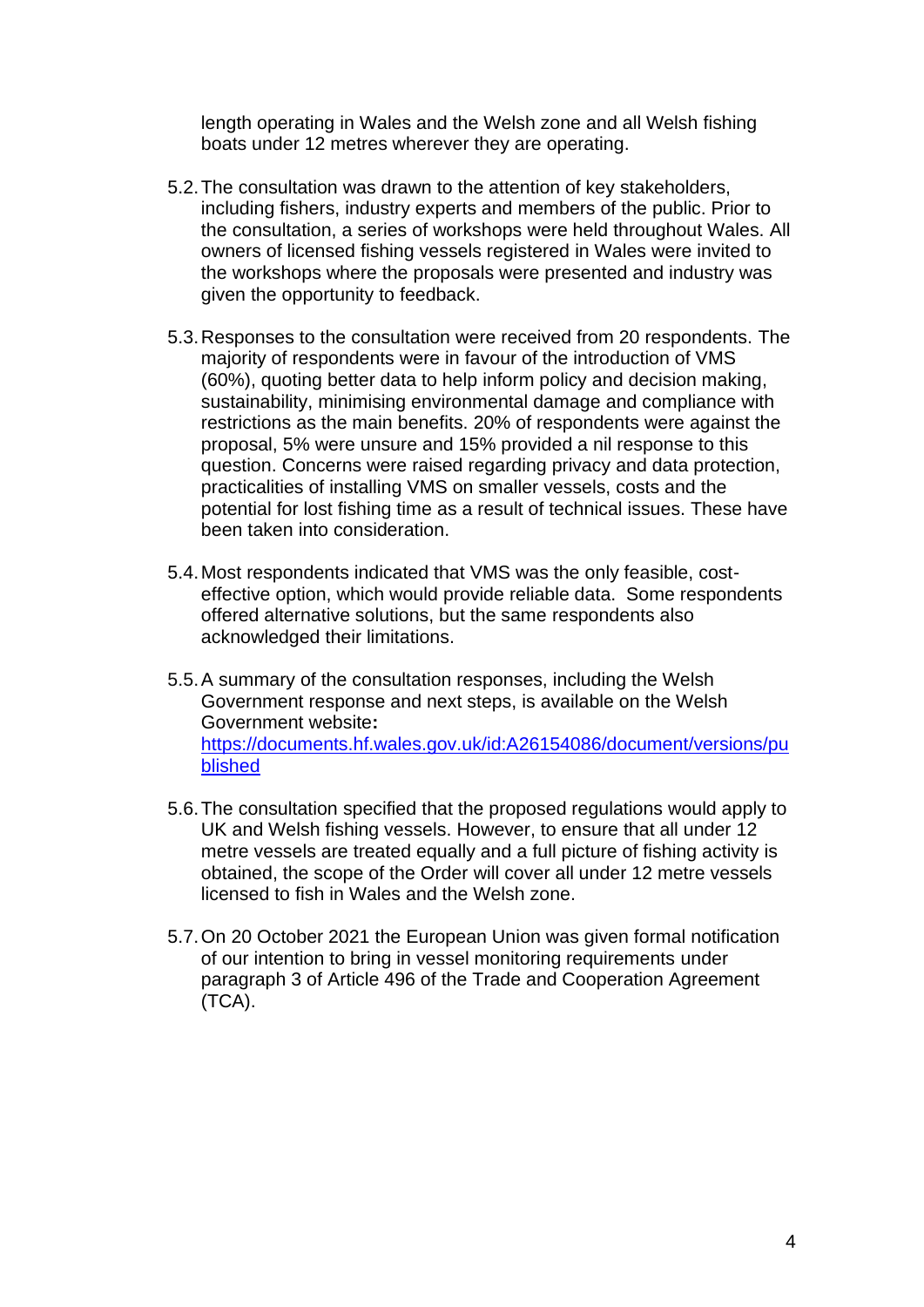# **6. PART 2 – REGULATORY IMPACT ASSESSMENT**

- 6.1.This Regulatory Impact Assessment relates to the introduction of a Statutory Instrument which prohibits a licensed fishing boat of less than 12 metres in length undertaking fishing operations in Wales and the Welsh zone, or a Welsh fishing boat wherever that boat may be, unless the boat has a VMS installed and transmits the required information (including the geographical position, date, time, speed and course of the vessel) to the Welsh Ministers at least once in every 10 minute period whilst undertaking fishing operations.
- 6.2.The purpose of the regulations is to gain a full and accurate picture of fishing vessel activity in Welsh waters to improve fisheries and marine environment management. Data related to the spatial and temporal distribution of fishing effort is fundamental to the effective management of fisheries and the wider marine environment, including Marine Protected Areas (MPA) and Marine Planning. Such data does not currently exist for the under 12 metre fishing fleet. This data has become increasingly important as a management tool since the UK left the European Union and will provide better oversight of both UK and foreign fishing vessel activity in the Welsh zone.
- 6.3.Four options have been considered.

# **7. Options**

- 7.1.**Option 1 – BAU (Business as Usual).** This is the 'do nothing' option. No new requirements would be brought in and industry would continue to operate as they currently do. Currently, the majority of under 12 metre fishing vessels operating in Wales or the Welsh zone do not need to have a VMS on board and our understanding of their fishing activity is, and would continue to be, very limited.
- 7.2.**Option 2 – Introduce VMS through a Statutory Instrument (SI)** Introduction of a Statutory Instrument (SI) which requires all under 12 metre licensed fishing vessels operating in Wales or the Welsh zone and all under 12 metre Welsh fishing vessels wherever they are fishing, to carry and operate a functioning VMS. The SI would be introduced using powers available under section 5 of the Sea Fisheries Act 1968.
- 7.3.**Option 3 – Introduce VMS through a licence condition**. Introduction of a licence condition to require Welsh administered fishing vessels to carry a functioning VMS. For this to apply to other UK vessels or non-UK vessels there would need to be agreement with those fishing administrations to include an equivalent condition on their licences.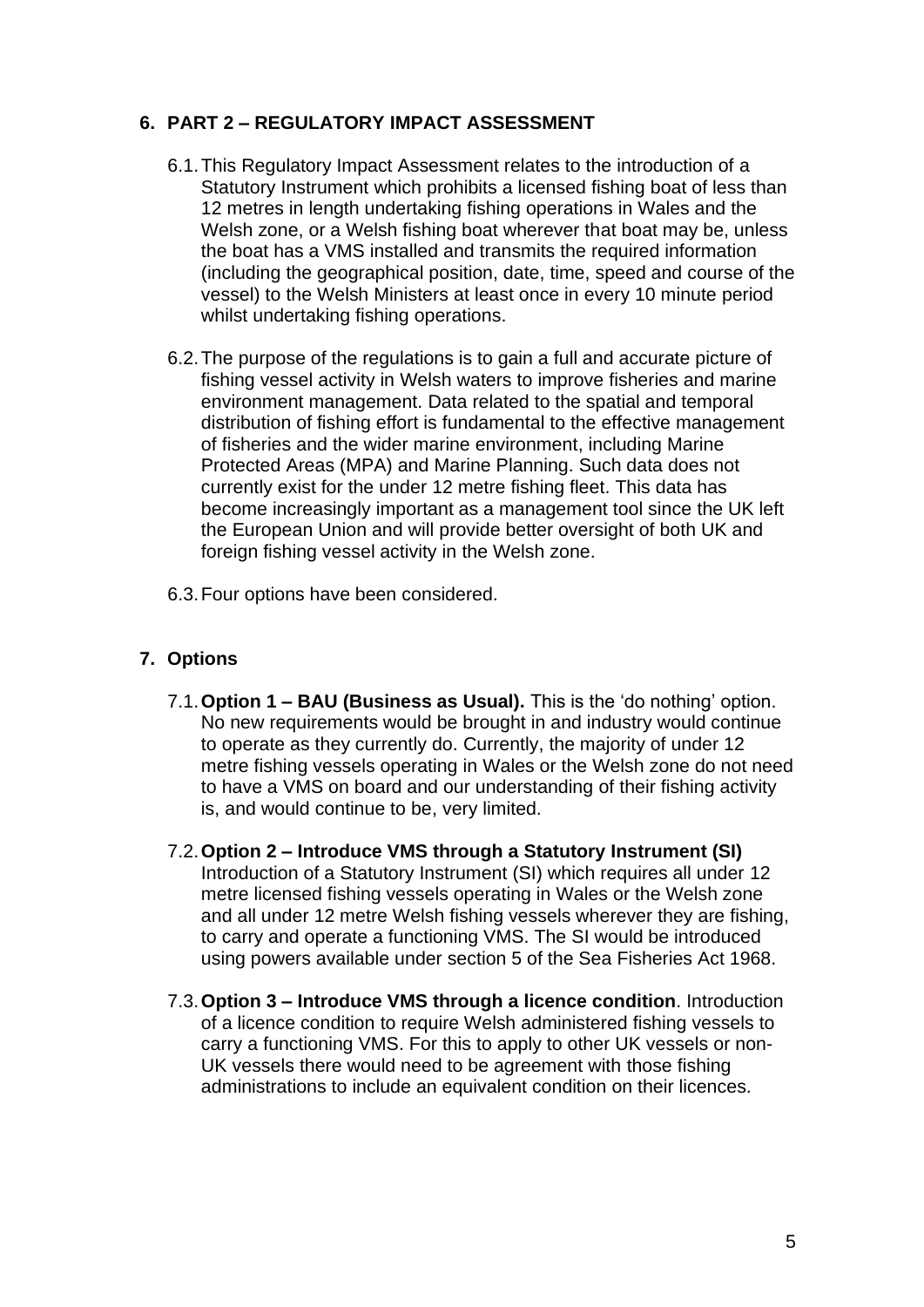7.4.**Option 4 –Voluntary VMS Scheme**. Introduction of a voluntary VMS scheme. Fishers would be encouraged but not mandated to VMS.

### **8. Costs and benefits**

### **Option 1 - Business as Usual**

- 8.1.Circa 97% of the Welsh fishing fleet are under 12 metres in length. If no changes are made, future management decisions will be made using limited and incomplete information.
- 8.2.Very little is currently known about the activities of non-UK under 12 metre vessels operating in Wales and the Welsh zone and this would continue to be the case if no change is implemented.
- 8.3.Information on the catch from under 12 metre vessels is captured through catch returns and sales notes. Catch/sales data only provides part of the picture and alone does not enable effective and sustainable fisheries and marine environment management. Without VMS data it is very difficult to verify catch data or know how much fishing effort has gone into landing the catch or where it occurred.
- 8.4.It is understood that the other UK and Crown Dependency Fisheries Authorities intend on bringing in similar VMS requirements for their waters. If Wales didn't have a coordinated VMS approach, any Welsh registered vessel that fishes in a nations waters with VMS requirements would need to arrange and self-fund the installation of a VMS device to enable them to comply with the legislation.

### **Costs**

8.5.Direct costs are limited to project resource expended to this point and sunk costs paid to the VMS device supplier to set up the VMS infrastructure and to fit VMS devices onto the Welsh under 12 metre fishing fleet. This is shown in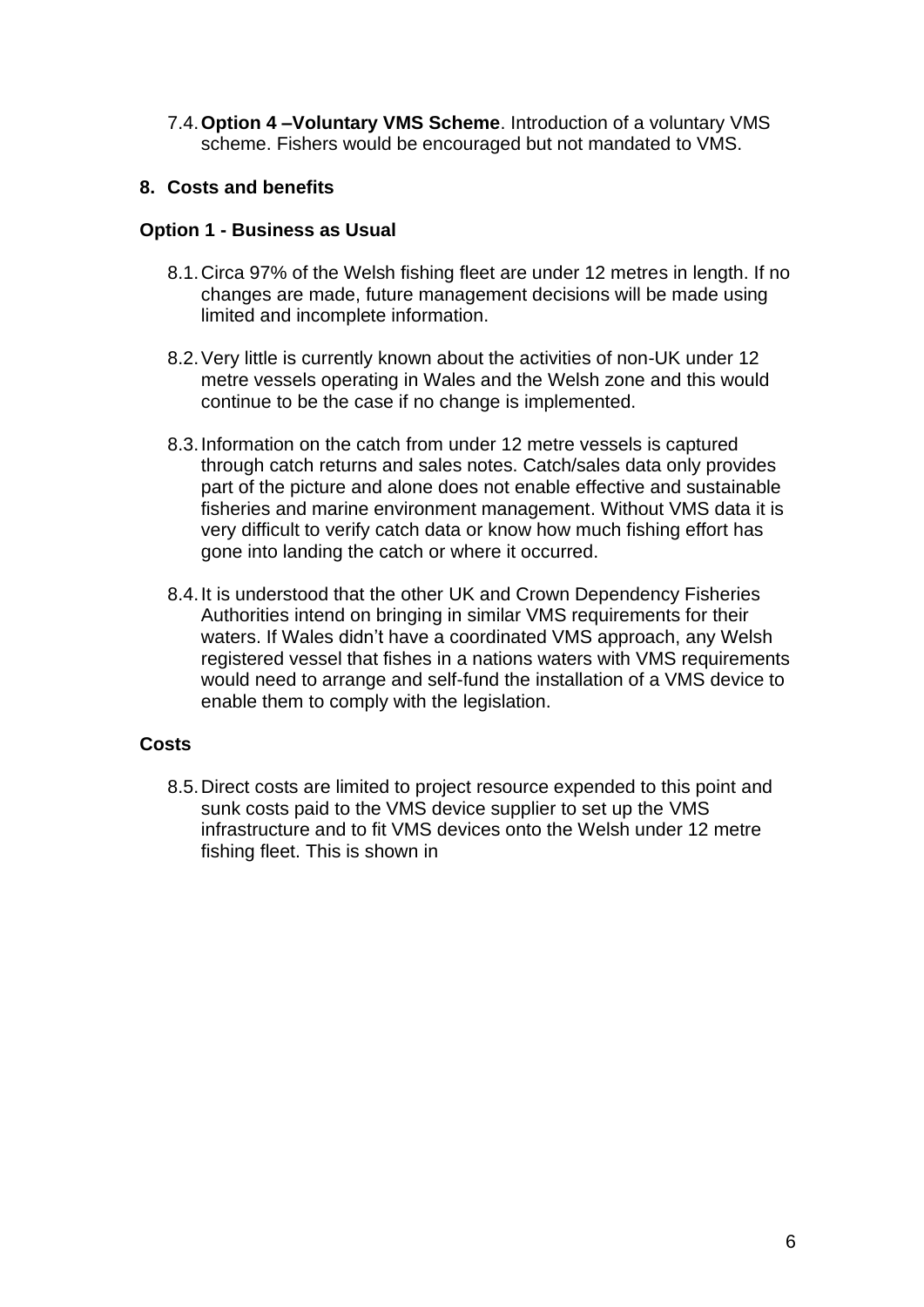### 8.7.[Table 1](#page-6-0).

- 8.8.**Error! Reference source not found.**The VMS device procurement, set up and installation costs have been funded through the European Transitions Fund and the European Maritime and Fisheries Fund (EMFF). Staff project costs include both contractor resource funded through EMFF and internal resource funded through Welsh Government overheads.
- <span id="page-6-0"></span>8.9.There would be no additional ongoing costs to government or industry. Control and Enforcement would continue to operate and deploy resources using existing processes.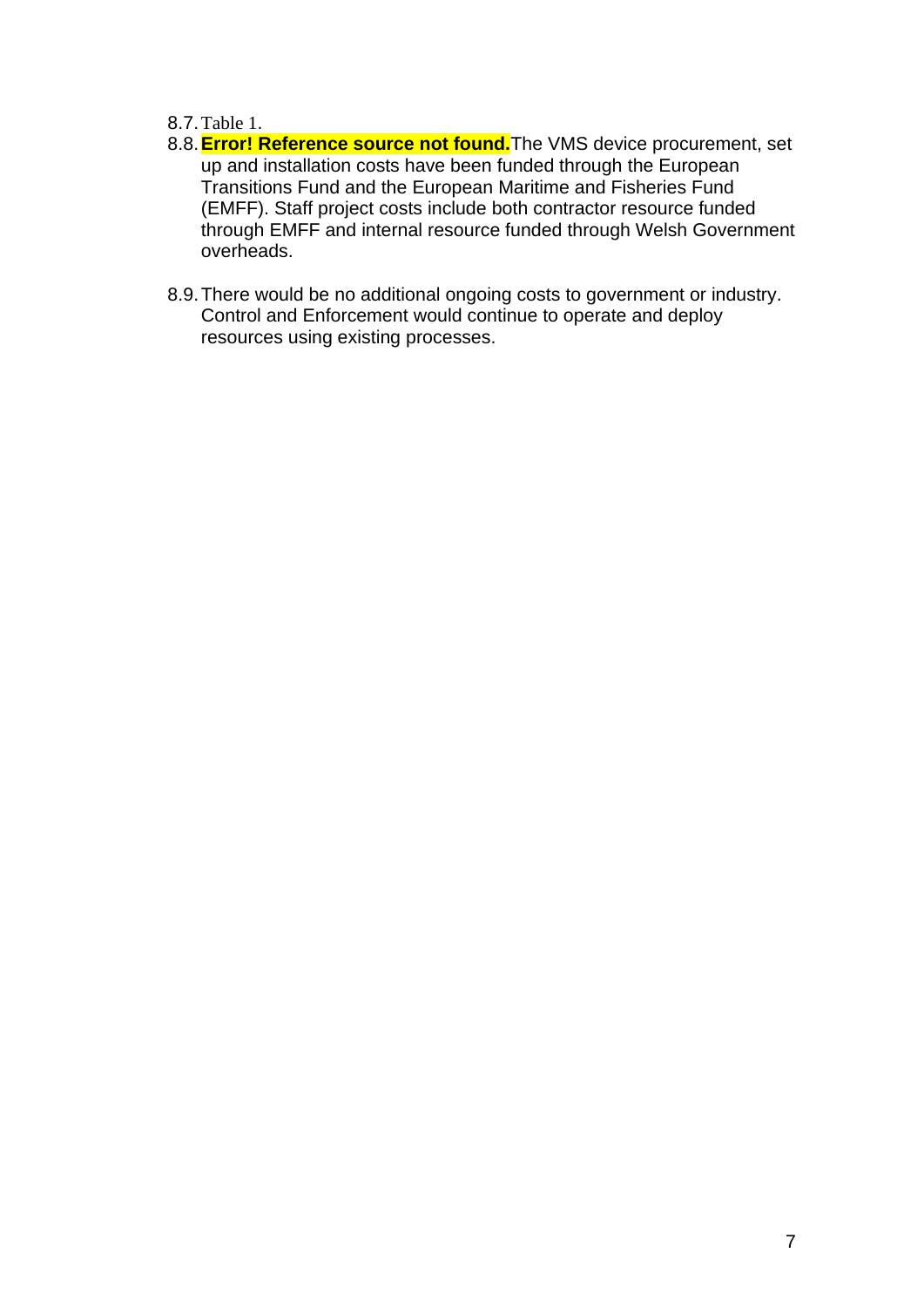*Table 1 Option 1 Do nothing - Costs incurred (sunk costs)*

| <b>Cost element</b>                                | <b>Cost</b> |
|----------------------------------------------------|-------------|
| VMS device procurement, set up and<br>installation | £554,000    |
| Internal staff project costs                       | £140,000    |
| Total                                              | £694,000    |

#### **Benefits**

#### **Government**

8.10. No ongoing cost commitments.

#### **Industry**

8.11. Vessel owners continue with current working practices (i.e. no disruption).

### **Option 2 – Introduce VMS through a Statutory Instrument (SI)**

8.12. Welsh Ministers would introduce vessel monitoring requirements for the under 12 metre fleet though a Statutory Instrument. The Order would apply to all vessels that undertake fishing activity in Wales or the Welsh zone providing a full picture of commercial fishing vessel activity. VMS devices would be offered for free to Welsh under 12 metre fishing boats up to the date the legislation comes into force.

#### **Costs**

#### **Government**

- 8.13. The costs to government are shown in [Table 2](#page-11-0) which cover the following elements:
- 8.14. The direct cost of purchasing VMS devices for the current Welsh under 12 metre fishing fleet and 3 year warranty with each device. These are sunk costs which have been funded through the European Transitions Fund Exit and the European Maritime and Fisheries Fund (EMFF). Through EMFF, Welsh Government can support industry to comply with the Control Regulations by paying the one off cost of the device and warranty before the Statutory Instrument comes into force.
- 8.15. The direct cost of paying the data charge for year 1 after legislation comes into force would be paid from the Marine and Fisheries divisional budget.
- 8.16. Costs to be paid to the VMS supplier for providing the service and helpdesk including database configuration, hosting, security, governance and integration with the UK VMS Hub. Initial set up work funded through EMFF and ongoing hosting costs funded through the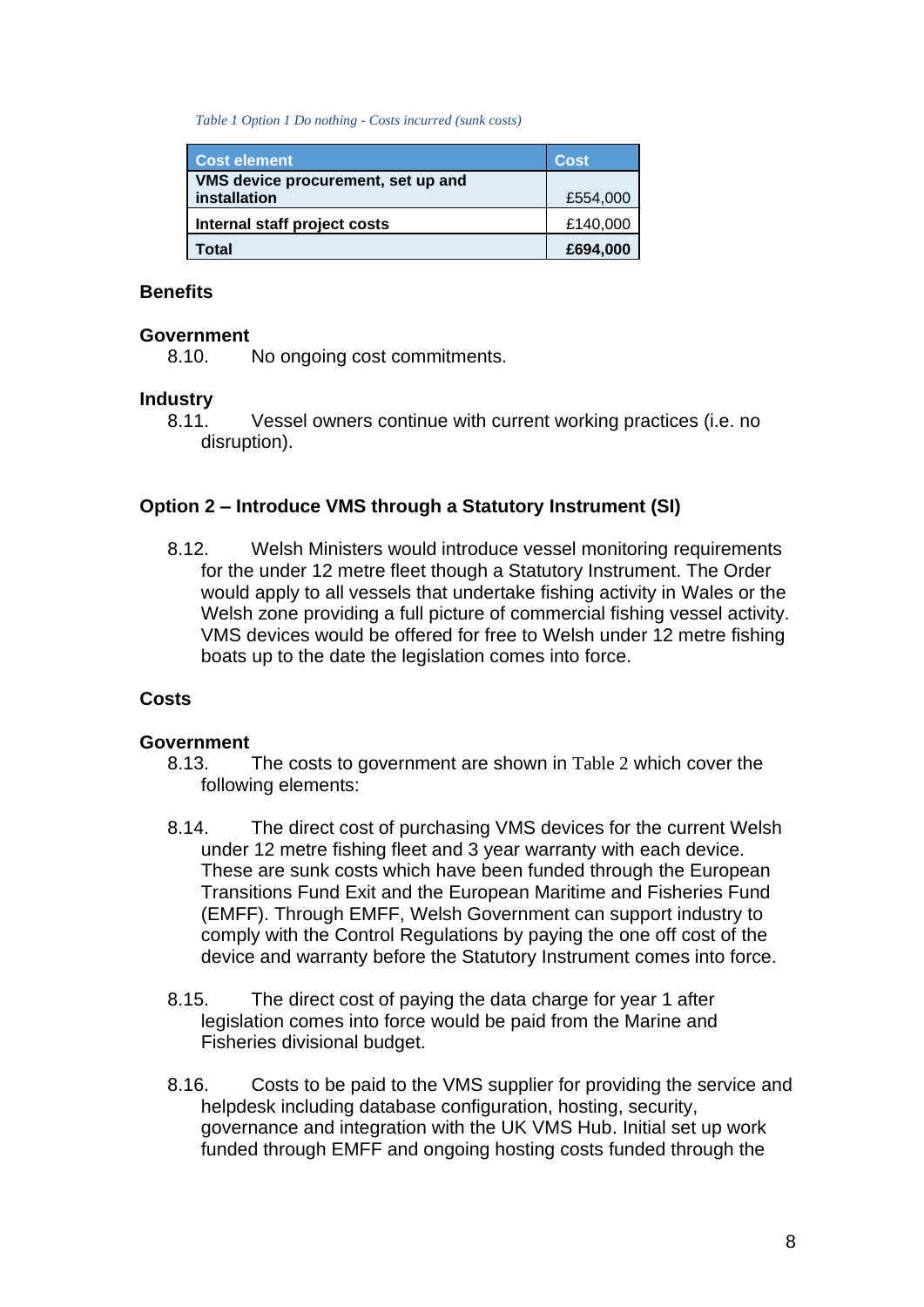Marine and Fisheries divisional budget for the duration of the contract with the current supplier.

- 8.17. Administrative costs for managing the system. This includes linking device ID's with fishing licence data, dealing with queries, responding to data requests and checking the transmitted data is received correctly. This would be undertaken using existing staff resource.
- 8.18. Staff time for managing the contract with the VMS device supplier and for re-contracting or setting up new process after the current contract expires. This would utilise existing staff resource.
- 8.19. Staff time for undertaking fisheries compliance. This is an ongoing tasks which would continue to be undertaken with the same level of resource. There should be an efficiency gain in outputs due to more targeted deployment of staff and vessels and more compliance able to be done from the office rather than reliance on having staff in the field.
- 8.20. Costs for producing data products such as fishing intensity maps to inform fisheries and marine environmental management (MPA's, Marine planning).

# **Industry**

- 8.21. The costs to the Welsh under 12 metre fishing industry are shown in [Table 2](#page-11-0) and outlined below. The costs are based on installing and operating VMS on 345 vessels.
- 8.22. Direct cost for payment of annual data charge. Welsh Government will pay the data charge for the first year after the legislation comes into force. After this it will be the responsibility of the owner or master to pay this annual ongoing cost (currently £120 ex vat).
- 8.23. Direct cost for repair or replacement of device. The devices supplied by Welsh Government have a three year warranty to minimise costs to the industry. However, the industry will pay for repair/replacement costs that are outside the scope of the warranty or after the warranty period ends. There is no data available on the track record of the device so a failure rate of 10% year on year has been assumed after the device warranty ends.
- 8.24. The Order requires that a vessel must not undertake any further fishing activity if their VMS device is not transmitting the required information correctly. This could result in an indirect cost to a fisher as they are unable to fish while a faulty/damaged device is repaired or replaced. The VMS devices supplied by Welsh Government are anticipated to have a low failure rate and where faults are experienced it is anticipated that a high proportion will be diagnosed and managed remotely, reducing downtime. Devices with physical damage or where it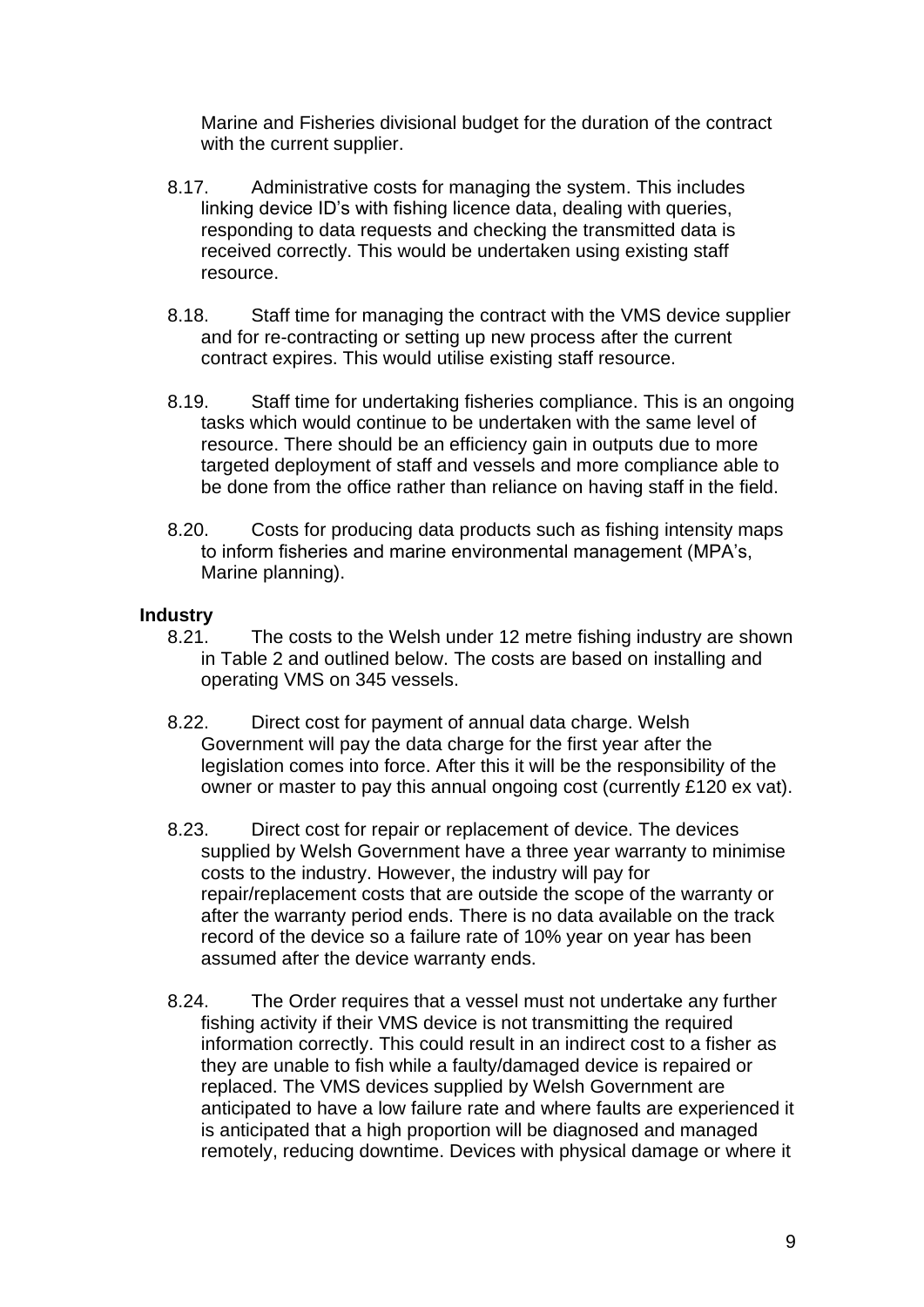is not possible for them to be repaired remotely, are expected to be repaired/replaced within 48 hours.

- 8.25. There is great variability in how active vessels are in the Welsh under 12 metre fishing fleet with fishing activity often dictated by the weather. Some fish full time year round while others are seasonal and part time. The impact on profitability of delaying fishing activity due to a faulty or damaged device will vary. For part time fishers, delaying fishing activity for a couple of days could have little impact, while for others who fish full time the impact could be greater.
- 8.26. Potential profit losses and fixed costs data has been supplied by Seafish for a range of vessel length categories, based on Seafish economic analysis for 2018-2019<sup>1</sup>. Less active vessels (vessels that earn less than £10k per year) were removed from the dataset to reduce activity bias on the estimates. The breakdown of this data per vessel category is presented in **Error! Reference source not found.**. The average across all vessel lengths and both years has been used in [Table 2](#page-11-0) to quantify the costs to the industry from lost income due to less days at sea. As there is currently no data available on device reliability a 3% failure rate has been assumed for years 1-3 and 10% has been assumed for year 4 onwards.
- 8.27. There will be a direct cost to any Welsh fishing vessels that joins the under 12 metre fleet after the date the legislation comes into force. They will have to purchase and install a VMS device at their own cost as the EMFF scheme rules preclude Welsh Government from funding devices after legislation is in force. The cost of a replacement device will vary depending on the supplier and device chosen, and may reduce over time as VMS becomes more commonplace and the market becomes more competitive. We expect the costs to range between £400-1500. The calculations in [Table 2](#page-11-0) assume a device cost of approximately £900.
- 8.28. In future it's considered that the VMS contract model could change to one of 'approved suppliers' where the fisher choses the device package that works best for them. In this situation it's expected that the device package would include support and hosting and this would be paid directly by the fisher to the device supplier, removing Welsh Government's involvement with this element.
- 8.29. Welsh Government will not supply VMS devices to non-Welsh vessels. Any non-Welsh registered vessels that fishes within Wales or the Welsh zone will have to fund their own device or have it funded by their Fisheries Administration. We are aware that for English vessels the Marine Management Organisation will use EMFF funding to contribute towards the cost of devices for English registered vessels and we

<sup>1</sup> Source: Seafish fleet economic estimates (27/09/2021)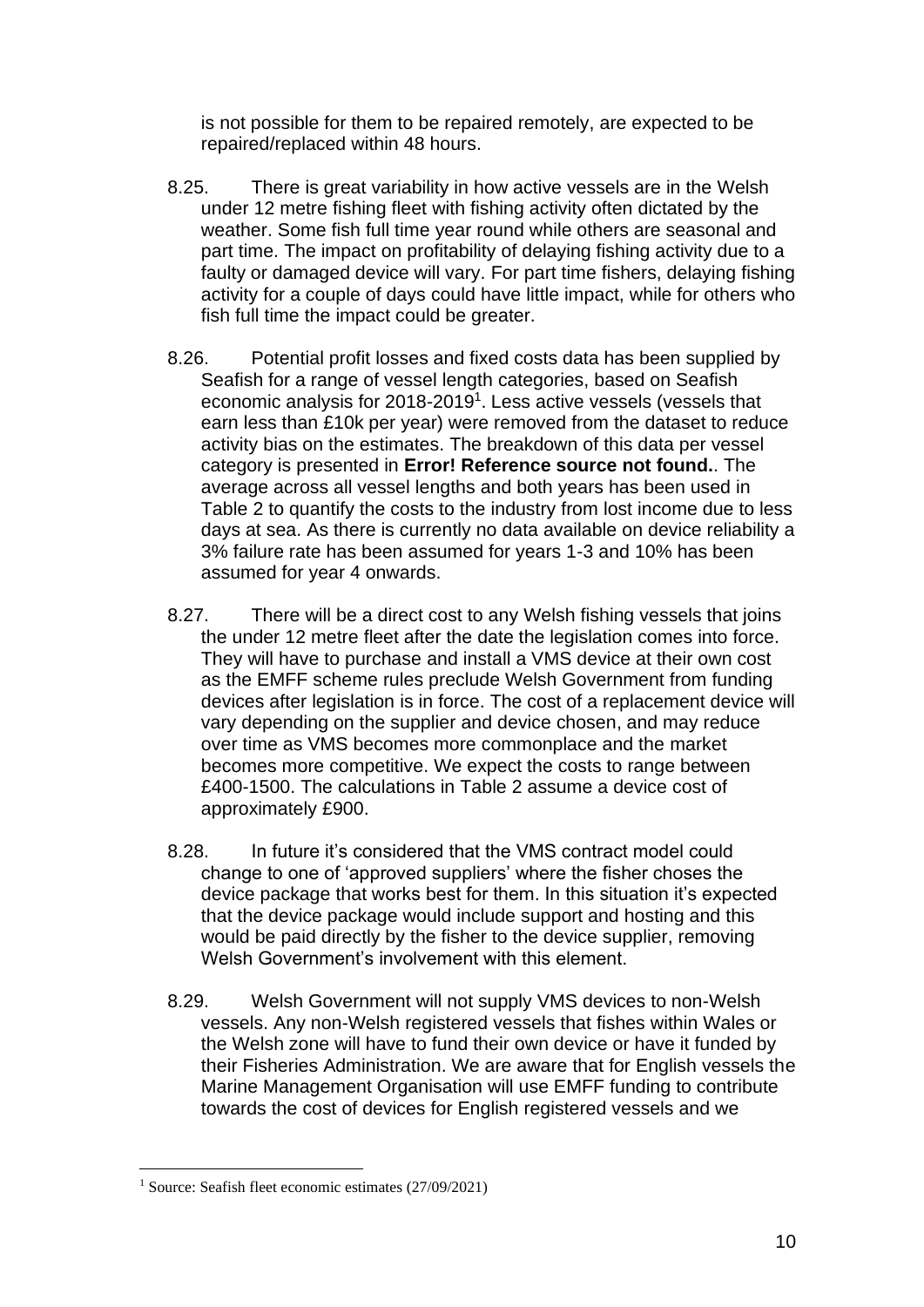expect that the other devolved administrations will put in place similar VMS schemes.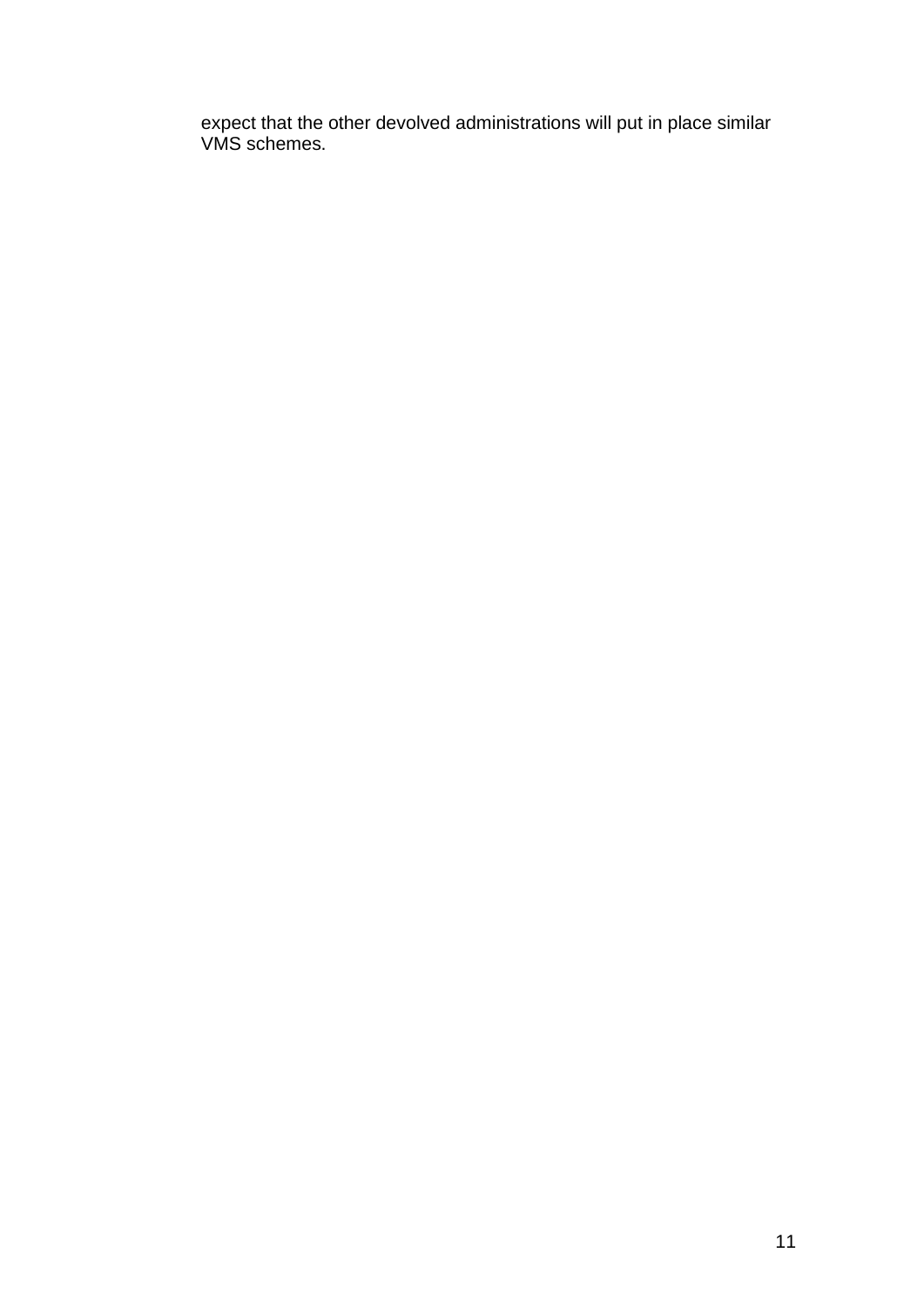#### **Costs**

|                           |          |         |          |          |          |          | <b>Total Yr 5</b> |          |          |          |          |          | <b>Total Yr 10</b> |
|---------------------------|----------|---------|----------|----------|----------|----------|-------------------|----------|----------|----------|----------|----------|--------------------|
| <b>Cost Element</b>       |          |         |          |          |          |          |                   |          |          |          |          |          | rizon              |
| <b>Cost to Government</b> | £694,000 | £64,000 | £66,000  | £53,000  | £92,000  | £23,000  | £298,000          | £8,000   | £8,000   | £8,000   | £8,000   | £8,000   | £337,000           |
| Cost to Industry          | £0       | £18,000 | £59,000  | £59,000  | £176,000 | £176.000 | £489,000          | £176,000 | £176,000 | £176,000 | £176,000 | £176,000 | £1,371,000         |
| Total Cost/Investment     | £694,000 | £82,000 | £125,000 | £112,000 | £269,000 | £199,000 | £786,000          | £184,000 | £184.000 | £184,000 | £184,000 | £184,000 | £1,708,000         |
| Net Present Value         | £694,000 | £82,000 | £121,000 | £104,000 | £242.000 | £173,000 | £721.000          | £154.000 | £149.000 | £144,000 | £139,000 | £134,000 | £1,440,000         |

#### *Table 2 Option 2 and Option 3 cost summary over 10 years*

\* Sunk costs are not included in the total year 5 and year 10 horizons

#### *Table 3 Range of potential profit losses from lost days at sea*

<span id="page-11-0"></span>

| Year | Length<br>group | Avg. Days at<br>Sea (days)<br>per vessels | Avg. Net<br><b>Profit</b><br>(£'000)* | Avg fixed<br>$costs$ (£'000)<br>(repair&gear<br>excluded) | <b>Profit loss</b><br>per day of<br>missed<br>fishing $(E)$ ** | <b>Profit loss</b><br>per 48 hour<br>device<br>repair $(E)$ |
|------|-----------------|-------------------------------------------|---------------------------------------|-----------------------------------------------------------|----------------------------------------------------------------|-------------------------------------------------------------|
|      | <b>Total</b>    | 53                                        | 18.4                                  | 13.0                                                      | £589.4                                                         | £1,178.8                                                    |
|      | $0-6$ m         | 34                                        | 5.7                                   | 4.2                                                       | £293.3                                                         | £586.6                                                      |
| 2018 | $6-8$ m         | 37                                        | 8.2                                   | 6.2                                                       | £383.2                                                         | £766.4                                                      |
|      | $8 - 10 m$      | 56                                        | 20.8                                  | 15.8                                                      | £652.0                                                         | £1.304.0                                                    |
|      | $10-12$ m       | 108                                       | 51.7                                  | 32.8                                                      | £782.4                                                         | £1,564.9                                                    |
|      | <b>Total</b>    | 53                                        | 15.1                                  | 12.9                                                      | £525.0                                                         | £1,050.1                                                    |
| 2019 | $0-6$ m         | 27                                        | 5.7                                   | 4.8                                                       | £393.8                                                         | £787.6                                                      |
|      | 6-8 m           | 37                                        | 7.9                                   | 7.2                                                       | £410.7                                                         | £821.5                                                      |
|      | $8 - 10 m$      | 59                                        | 15.1                                  | 14.6                                                      | £504.4                                                         | £1,008.8                                                    |
|      | $10-12$ m       | 90                                        | 36.8                                  | 25.1                                                      | £688.5                                                         | £1,377.0                                                    |

\***Net profit** The result of subtracting finance costs, depreciation and interest costs from operating profit.

\*\* **Profit loss per day of missed fishing** Average daily net profit plus average daily fixed costs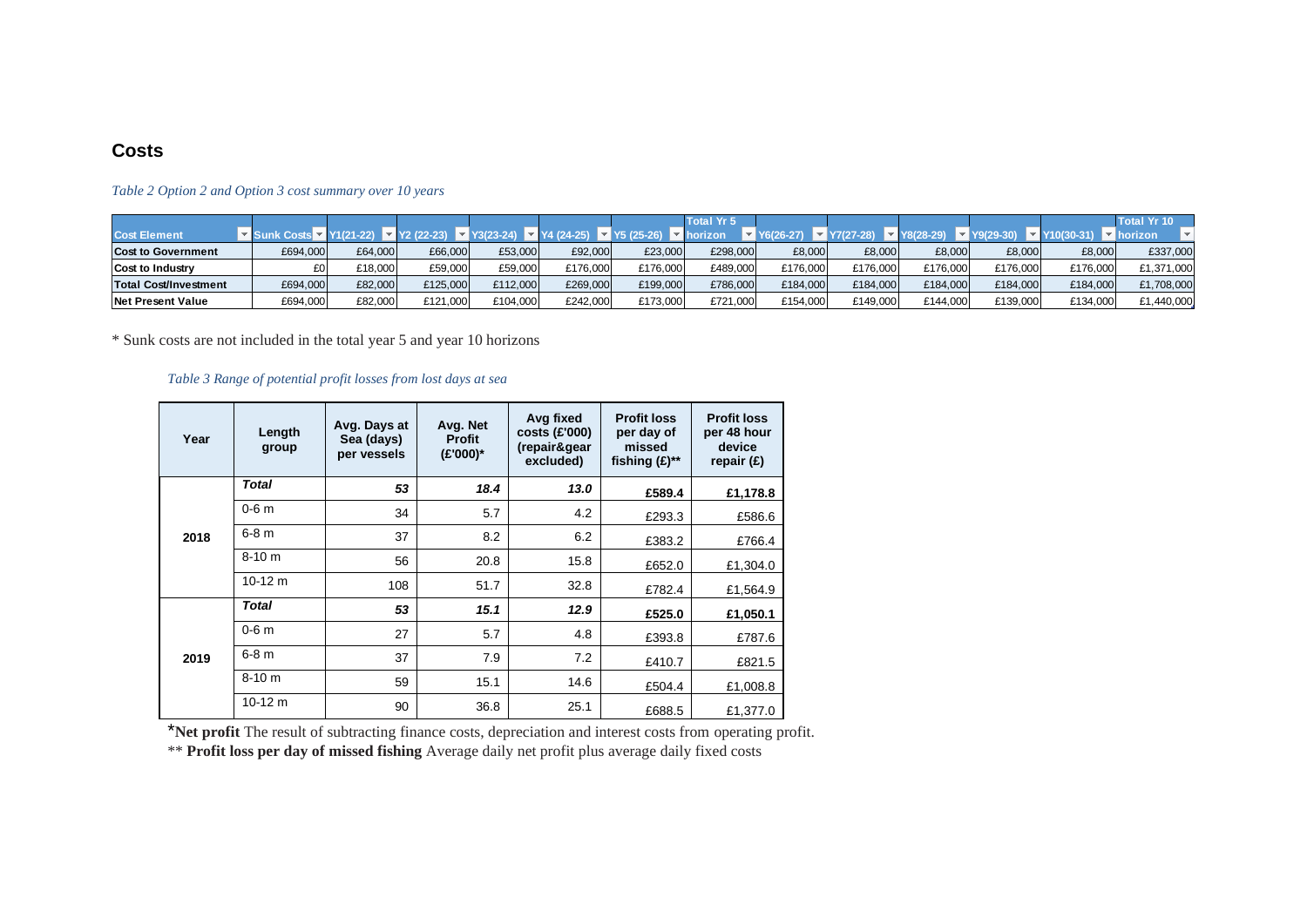# **Benefits**

- 8.30. The introduction of VMS for under 12 metre vessels will enable the Welsh Ministers and other relevant parties to benefit from an increased evidence-based for decision making relating to fisheries management, enforcement, conservation, planning, surveillance and monitoring.
- 8.31. Increased evidence of levels of effort within individual fisheries or geographical locations will enable more informed decision making to support sustainability, traceability and to maximise economic opportunity. These benefits are outlined in more detail below.
- 8.32. The other options considered in this paper are likely to be more limited in the scope of vessel coverage and provide an incomplete picture. Having oversight of all licensed fishing vessels in Wales and the Welsh zone will provide the best foundation to control Welsh waters and inform policy and management decisions.

### **Government**

- 8.33. VMS will allow for more effective monitoring and enforcement of Welsh fisheries and enable more risk based and targeted use of at sea patrols. Currently at sea patrols can find they do not complete many inspections at sea due to not finding appropriate vessels in a vast area. Utilising VMS, at sea patrols can better target locations and particular vessels, therefore for the same cost (charter, fuel, resource) and number of patrols, there should be an increase in the number of sightings and inspections.
- 8.34. Increased information on the whereabouts of vessels will enable more targeted shore based inspection activities. Currently coastal teams use intelligence to schedule visits for when they think relevant vessels will be in harbour. Using VMS data alongside other intelligence will enable inspections to be targeted and undertaken more efficiently.
- 8.35. VMS data may be used to initiate or support investigations for compliance enforcement. VMS data can be cross checked with other fisheries compliance data including landing and catch data enabling mismatches to be identified and investigated.
- 8.36. Implementation of VMS requirements may act as a deterrent to drive better compliance within industry, and provide better evidence of non-compliance.
- 8.37. Vessel location data has become increasingly important as a management tool since the UK left the European Union. Bringing VMS in through an SI enables it to apply to all relevant fishing vessels that operate in Wales and the Welsh zone. This will provide comprehensive oversight of both UK and foreign fishing activity in Wales and the Welsh zone.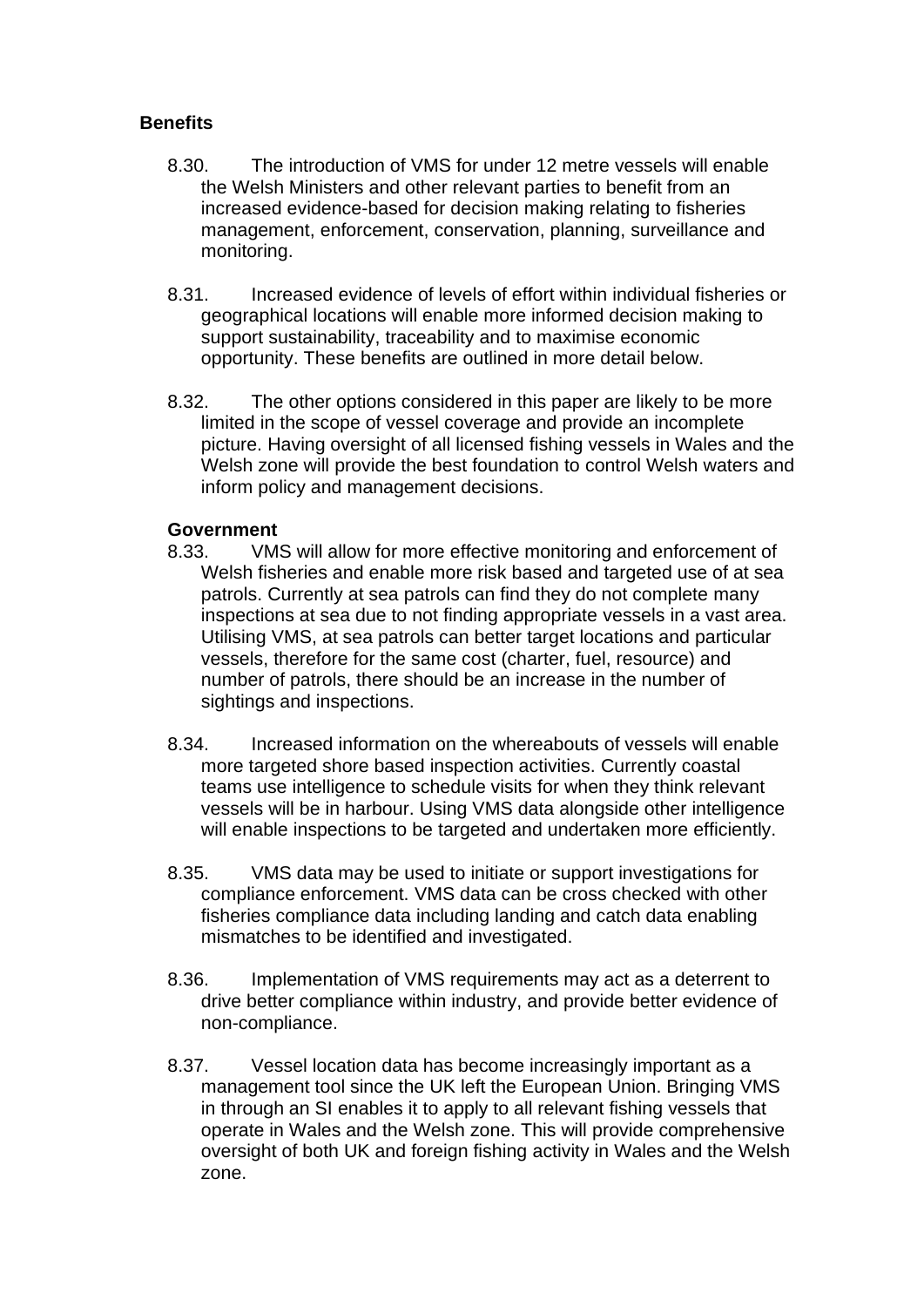- 8.38. Bringing forward vessel monitoring policy for under 12 metre vessels with help to ensure regulatory equivalence with EU regulations. This will assist to facilitate trade with the EU and meet traceability requirements, whilst also increasing food security and consumer confidence.
- 8.39. Over time VMS will enable a more comprehensive picture of Welsh fishing activity and support decision making and judgements on sustainability. Key evidence uses include:
	- o Marine planning VMS data will support the implementation of marine plan policies and provide evidence for monitoring relevant policies.
	- o Marine Protected Areas VMS data will provided fishing activity information that can be used to inform MPA impact assessments and management.
- 8.40. The Welsh Government's Natural Resources Policy (the national natural resources policy produced under Section 9 of the Environment (Wales) Act 2016) sets out three National Priorities which, when implemented, will help to achieve Sustainable Management of Natural Resources (SMNR). Implementation of VMS for under 12 metre vessel will assist in delivering the nature based solutions priority by improving marine management. The data obtained from VMS will be used to make more informed decisions on fisheries management, marine protected area management and marine planning.
- 8.41. Section 6 in Part 1 of the Environment (Wales) Act 2016 introduced an enhanced Biodiversity and Resilience of Ecosystems Duty (the s6 duty) for public authorities. The s6 duty requires that the Welsh Ministers must seek to maintain and enhance biodiversity so far as consistent with the proper exercise of their functions and in so doing promote the resilience of ecosystems. The introduction of VMS will enable monitoring of compliance with fishing restrictions that are in place to protect certain species or habitats, and provide data that will enable more informed decisions about marine management to be undertaken.
- 8.42. Introducing VMS aligns with the Digital Strategy for Wales by providing digital services and data.

# **Industry**

- 8.43. The Welsh Government's primary objective in introducing this requirement is the long-term environmental and economic sustainability of Welsh fisheries. Managing stocks at sustainable levels will ensure the long term viability and profitability of the fishing industry.
- 8.44. VMS data will provide industry with evidence of their fishing activity track record which could assist with funding applications,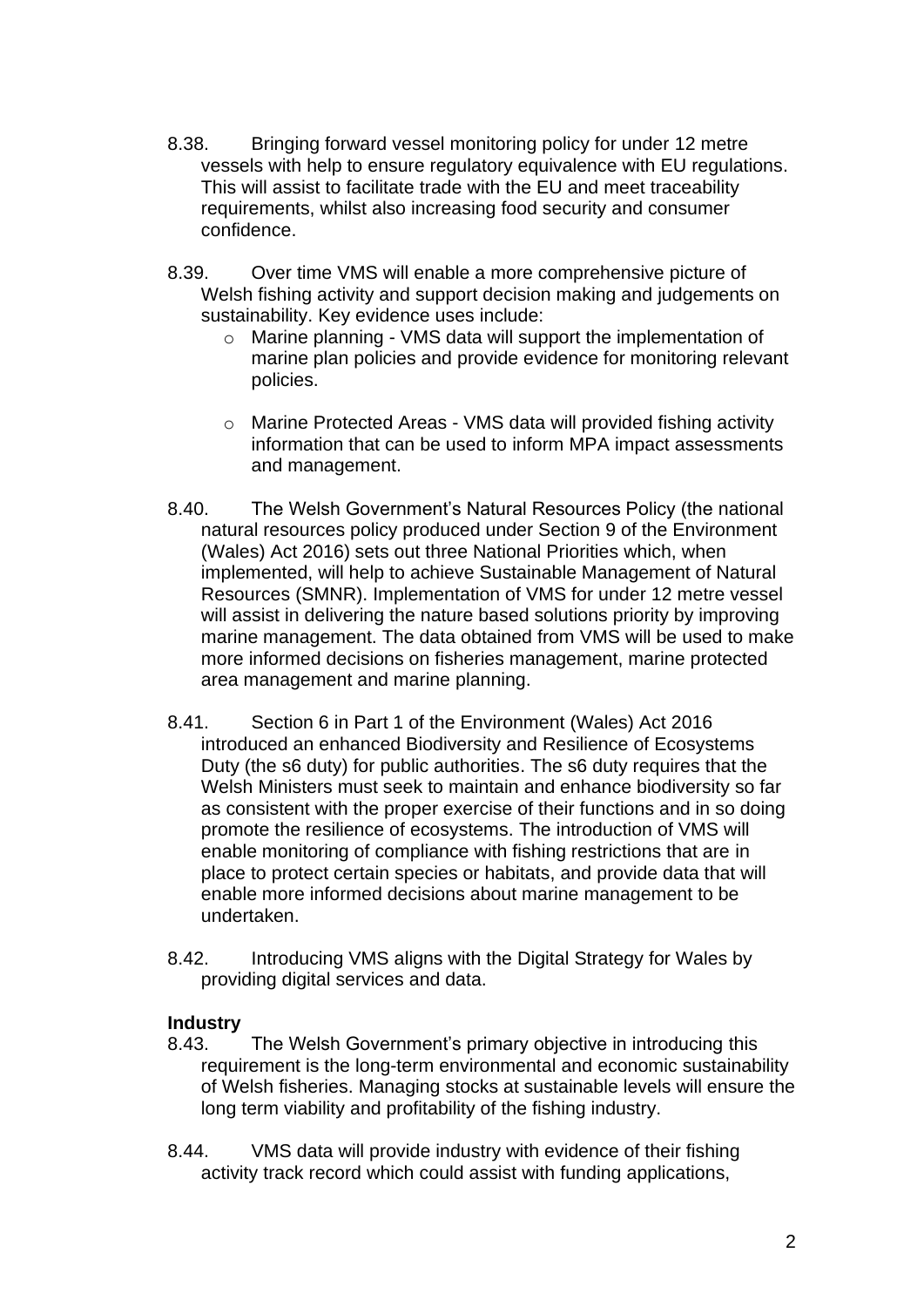business plans, and responding to marine planning and marine licence consultations.

8.45. VMS could provide the ability to share positional data for Search and Rescue operations enhancing safety at sea for fishers.

# **Public**

8.46. Publication of aggregated fishing data derived from VMS will provide the public with greater insight into Welsh commercial fishing activity.

# **Option 3 – Introduce VMS through a licence condition**

- 8.47. Introduction of VMS through a licence condition would only apply to Welsh registered vessels. To obtain corresponding data from other UK and non-UK vessels, agreement would be required from their fishing administrations to include an equivalent condition on their licences. There is no guarantee of reciprocal arrangements and changes in the political landscape following EU Exit means such an agreement may not be forthcoming with non-UK fisheries authorities.
- 8.48. In terms of the UK, we understand that the Marine Management Organisation intends to bring in similar VMS requirements for under 12 metre vessels in 2022/2023. Scotland, Northern Ireland and Jersey are investigating options but currently have no published information on their proposals or timetable for implementation. If approaches or timescales are different to Wales, VMS implemented through a licence conditions could be a requirement for Welsh vessels that is not reciprocated by non-Welsh vessels operating in the same fisheries. This disparity would result in Welsh fishers incurring costs to fish in Wales and the Welsh zone that a non-Welsh fishers would not.
- 8.49. If reciprocal licence conditions were not agreed an incomplete picture of vessels activity would result, diluting the benefits to fisheries management and enforcement.
- 8.50. While there is currently very limited data available on the activities of under 12 metre vessels it is understood that relatively few non-Welsh registered vessels fish in Wales and the Welsh zone. This is because the small vessels that make up the under 12 metre fishing fleet tend to fish locally and not travel large distances. Non-Welsh vessels known to fish in Wales and the Welsh zone are mostly English registered where similar VMS requirement will be implemented shortly, or vessels that operate in the Welsh scallop fishery which are already subject to VMS requirements.

# **Costs**

8.51. The costs of introducing VMS through a licence condition would be the same for government and industry as those for introduction of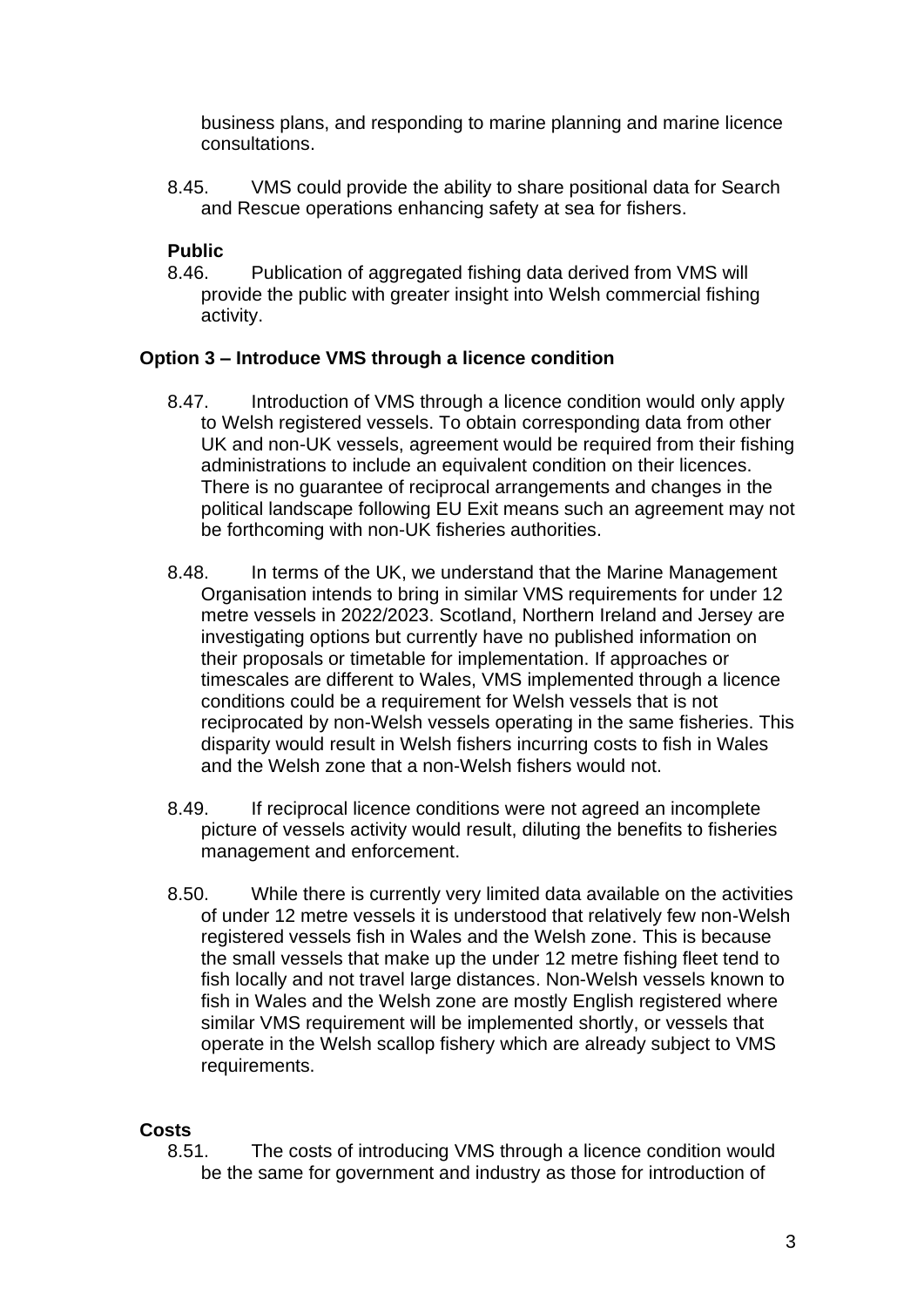VMS through a legislation. See costs outlined in [Table 2](#page-11-0) and option 2 for further details.

8.52. If licence conditions weren't reciprocated and non-Welsh vessels didn't operate VMS, Welsh vessels would be disadvantaged and have additional costs to pay which would have a minor negative impact on their profitability compared to non-welsh vessels.

### **Benefits**

- 8.53. The benefits of introducing VMS through a licence condition cover the same topics as those for introduction of VMS through legislation. However, the benefits would have a slightly lesser effect if reciprocal licence conditions weren't agreed and implemented at the same time with all Fishing Authorities whose vessels operate in the Welsh zone.
- 8.54. While having vessel data on all of the Welsh under 12 metre fishing fleet would be a big step forward, not capturing data from other nations vessels would mean that assumptions on these data gaps would be made and confidence in the data would be lower. This could impact decision making for fisheries sustainability and marine management.
- 8.55. VMS data would be used to inform tasking of fisheries patrol vessels and shore based inspections but having no visibility of other nations vessels would continue to leave us unsighted on their activities in Wales and the Welsh zone.
- 8.56. VMS is expected to act as a deterrent and drive better compliance. If VMS is not mandatory for non-Welsh vessels this benefit would not be fully realised.

# **Option 4 –Voluntary VMS Scheme**

- 8.57. Introduction of a voluntary VMS scheme would likely result in partial uptake of the use of VMS devices. Uptake may be enhanced by financial incentives available through the provision of equipment via the European Marine and Fisheries Fund (EMFF) but financial incentives provided by Welsh Government would only apply to Welsh vessels. It is unlikely that vessels from other UK administrations or from outside of the UK would adhere to the scheme.
- 8.58. The expected limited uptake of a voluntary VMS scheme would result in an incomplete picture of fishing operations in Wales and the Welsh zone and provide limited benefit for decision making relating to fisheries management, enforcement, conservation, planning, surveillance and monitoring.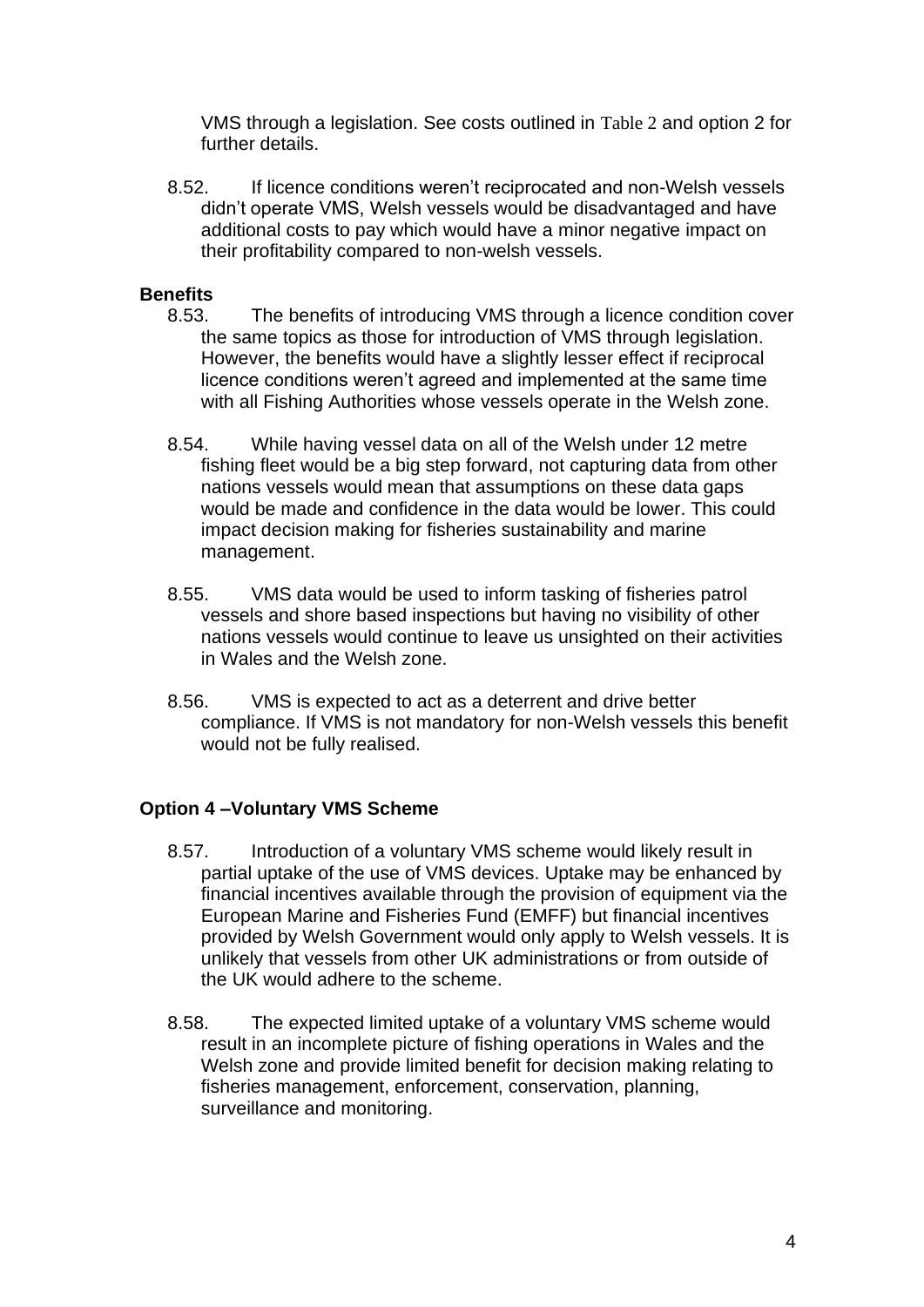# **Costs**

- 8.59. It is unknown how many vessels would partake in a voluntary VMS scheme. The cost analysis in [Table 4](#page-18-0) is based on the assumption that 100 vessels (out of a total of 345) would install and operate a device.
- 8.60. The costs to government in [Table 4](#page-18-0) cover the following elements:
- 8.61. The direct cost of purchasing VMS devices for the current Welsh under 12 metre fishing fleet and 3 year warranty with each device. These are sunk costs which have been funded through the European Transitions Fund and the European Maritime and Fisheries Fund (EMFF).
- 8.62. Direct cost of paying the data charge for 100 vessels for 1 year after the legislation comes into force. This would be paid from the Marine and Fisheries divisional budget.
- 8.63. Costs to be paid to the VMS supplier for providing the service and helpdesk including database configuration, hosting, security, governance and integration with the UK VMS Hub. Initial set up work would be funded through EMFF and ongoing hosting costs would be funded through the Marine and Fisheries divisional budget for the duration of the contract with the current supplier.
- 8.64. Administrative costs for managing the system. This includes linking device ID's with fishing licence data, dealing with queries, responding to data requests and checking the transmitted data is received correctly. This would be undertaken using existing staff resource.
- 8.65. Staff time for managing the contract with the VMS device supplier utilising existing staff resource.
- 8.66. Staff time for setting up a new process or contract after the current contract expires. This would utilise existing staff resource.
- 8.67. Staff time for undertaking fisheries compliance. This is an ongoing tasks which would continue to be undertaken with the same level of resource. There should be an efficiency gain in outputs due to more targeted deployment of staff and vessels and more compliance able to be done from the office rather than reliance on having staff in the field.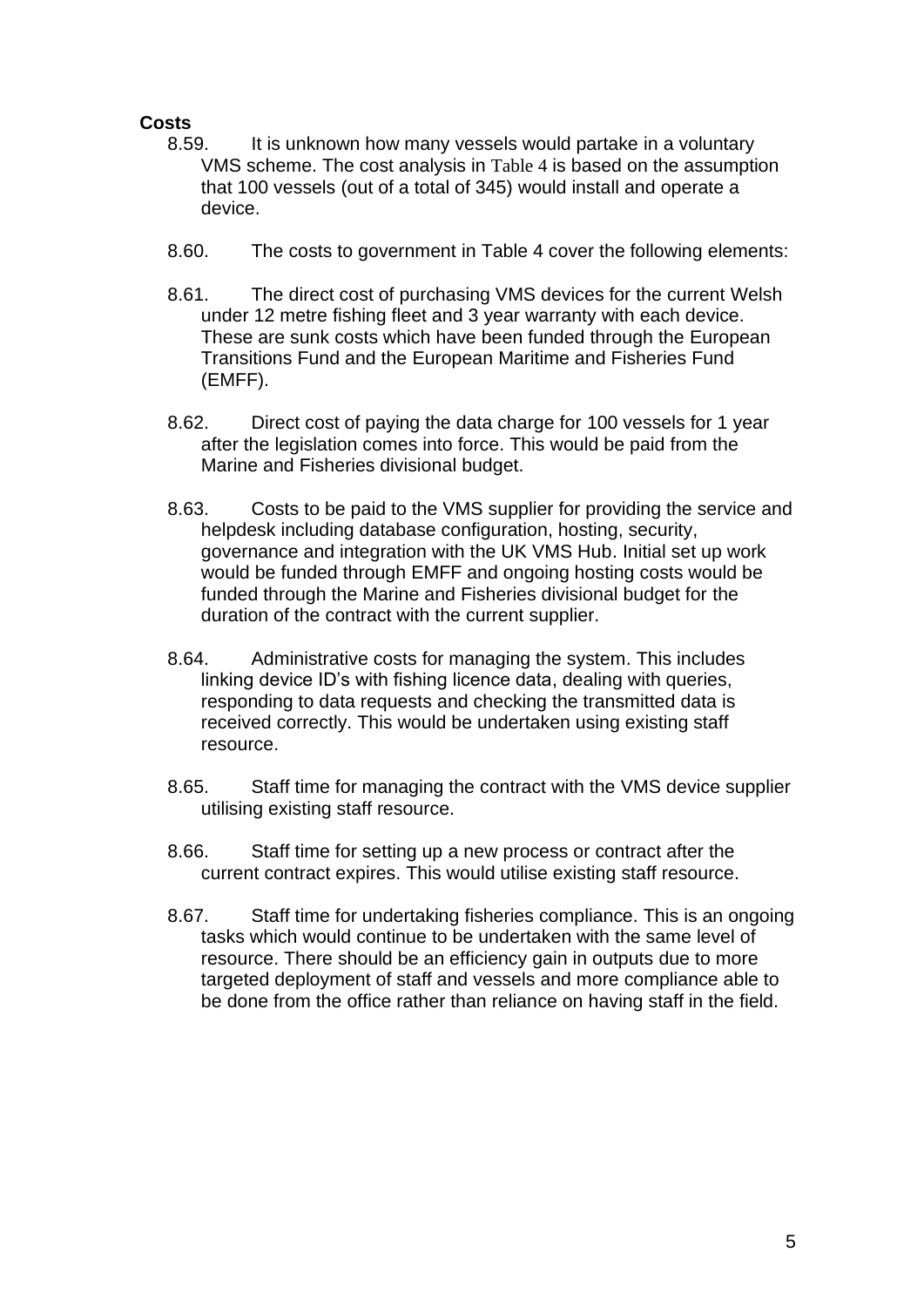8.68. Costs for producing data products such as fishing intensity maps to inform fisheries and marine environmental management (MPA's, Marine planning).

### **Industry**

- 8.69. The costs to the Welsh under 12 metre fishing industry that are covered in [Table 4](#page-18-0) are:
- 8.70. Direct cost for payment of annual data charge. Welsh Government will pay the data charge for the first year after the legislation comes into force. After this it will be the responsibility of the owner or master to pay this annual ongoing cost (currently £120 ex vat).
- 8.71. Direct cost for repair of replacement of device. The devices supplied by Welsh Government have a three year warranty to minimise costs to the industry. However, the industry will pay for repair/replacement costs that are outside the scope of the warranty or after the warranty period ends. There is no data available on the track record of the device so a failure rate of 10% year on year has been assumed after the device warranty ends.
- 8.72. It has been assumed that there would be no loss of earnings from a voluntary VMS scheme as there would be no mandate to stop fishing if the VMS device was not transmitting properly.
- 8.73. In future it's considered that the VMS contract model could change to one of 'approved suppliers' where the fisher choses the device package that works best for them. In this situation it's expected that the device package would include support and hosting and this would be paid directly by the fisher to the device supplier, removing Welsh Government's involvement with this element.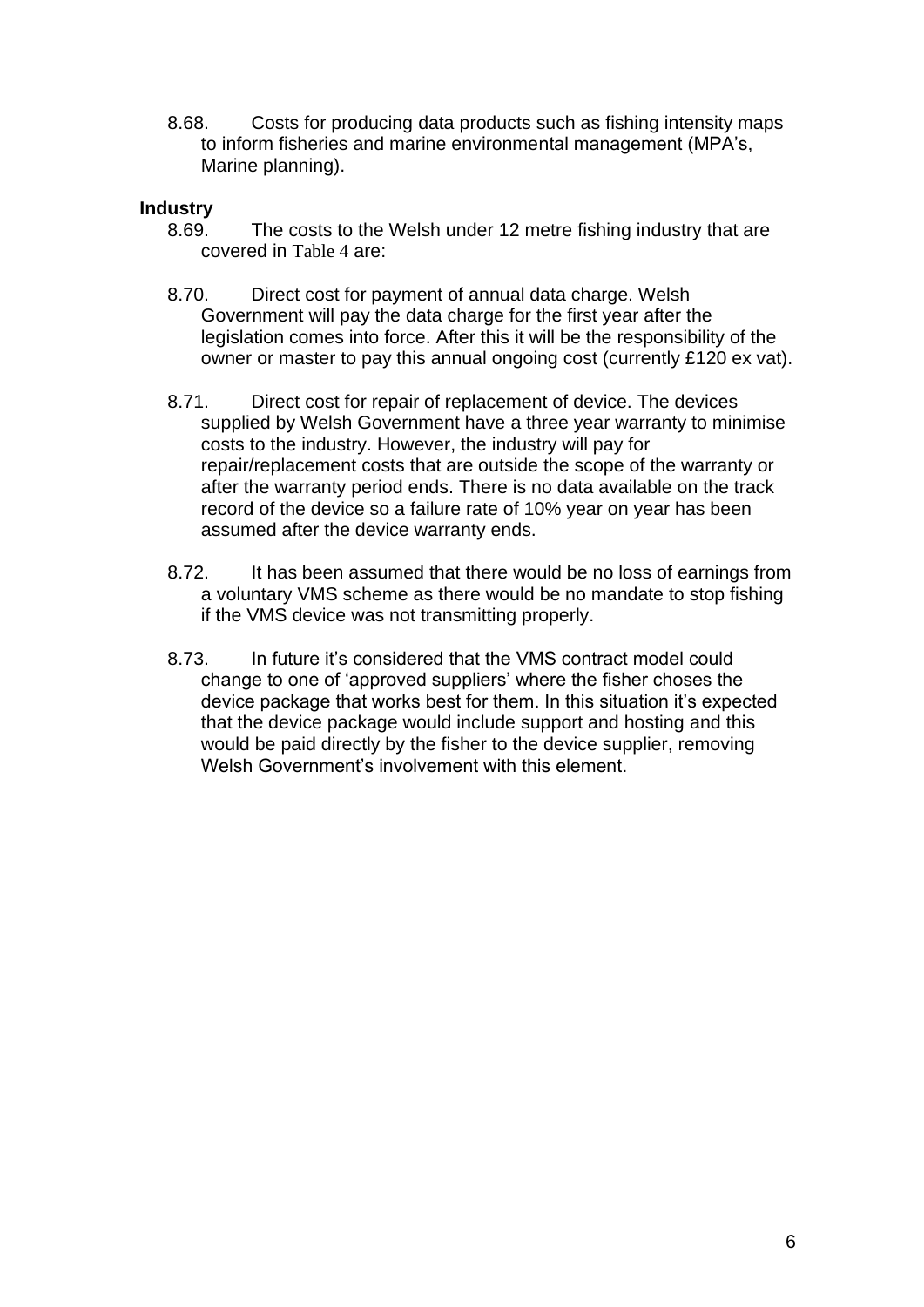#### *Table 4 Option 4 costs summary over 10 years*

| <b>Cost Element</b>          |          |         |         |         |          |         | rizon    | -27)    |         |         |         | 30-31   | orizon   |
|------------------------------|----------|---------|---------|---------|----------|---------|----------|---------|---------|---------|---------|---------|----------|
| <b>Total Cost/Investment</b> | £694,000 | £45,000 | £53,000 | £53,000 | £92,000  | £23.000 | £265,000 | £8.000  | £8,000  | £8,000  | £8,000  | £8,000  | £304,000 |
| <b>Cost to Industry</b>      |          |         | £12.000 | £12.000 | £66.000  | £66.000 | £155.000 | £66,000 | £66.000 | £66,000 | £66.000 | £66,000 | £483,000 |
| <b>Cost to Government</b>    | E694,000 | £45,000 | £65,000 | £65,000 | €158,000 | £88,000 | £420,000 | £73,000 | £73,000 | £73,000 | £73,000 | £73,000 | £787,000 |
| <b>Total Cost/Investment</b> | £694,000 | £45.000 | £62.000 | £60.000 | €142.000 | £76.000 | £386,000 | £61.000 | £59.000 | £57,000 | £55.000 | £53,000 | £672,000 |

<span id="page-18-0"></span>\* Sunk costs are not included in the total year 5 and year 10 horizons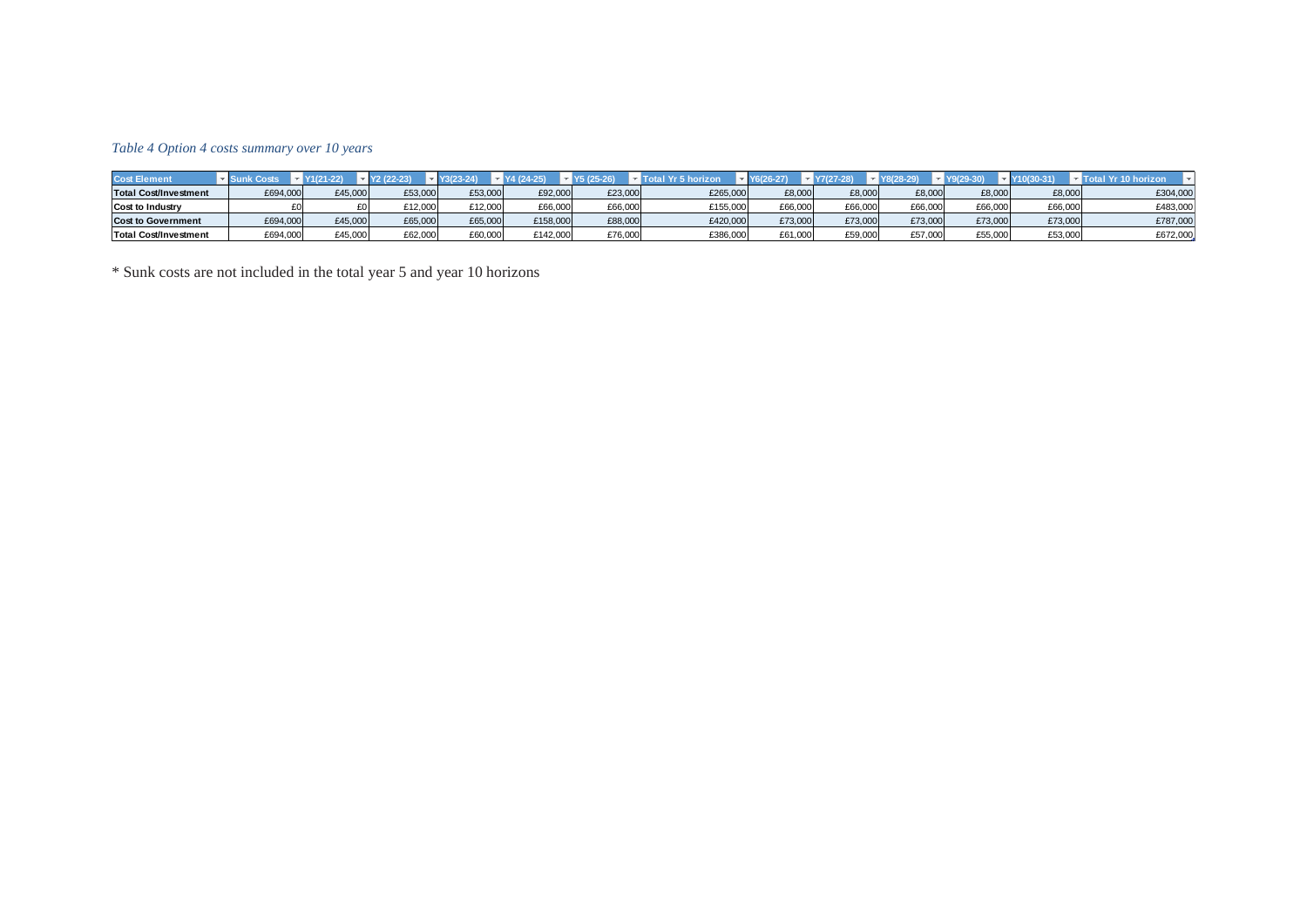# **Benefits**

- 8.74. The benefits of introducing a voluntary VMS scheme cover the same topics as those for introduction of VMS through legislation (option 2). However, it is expected that uptake of the scheme would lower than option 2 or 3 and be limited to a relatively small proportion of the fleet. This would significantly reduce the benefits realisation.
- 8.75. Partial uptake of VMS would provide an increased evidence base for policy decision making but attaining an incomplete picture of vessel activity would mean that assumptions on data gaps would be made and confidence in the data would be lower.
- 8.76. VMS data would be used to inform tasking of fisheries patrol vessels and shore based inspections but having only partial visibility of the fleet would make it difficult to plan compliance activities for vessels without VMS on board.
- 8.77. If mandatory for the entire fleet, VMS is expected to act as a deterrent and drive better compliance. If VMS is not mandatory this benefit would diminish.
- 8.78. It is considered unlikely that foreign vessels would comply with a voluntary scheme, this would leave us unsighted on their activities in Wales or the Welsh zone.

# **Summary of costs benefits analysis**

- 8.79. The preferred option is to introduce legislation which will make it mandatory for all licensed fishing vessels under 12 metres in length operating in Wales or the Welsh zone and all under 12 metre Welsh fishing vessels wherever they are fishing to install and operate VMS whilst undertaking fishing activity.
- 8.80. A summary of the benefits analysis is provided in Annex 1. This demonstrates that legislation is the option that will most effectively meet the objective of improved fisheries monitoring and management and is, consequently, the preferred option.
- 8.81. Doing nothing (option 1) would not enable sustainable management of Welsh fisheries and, consequently, this is not the preferred option.
- 8.82. Whilst introduction of VMS through a licence condition could deliver vessel monitoring, and in turn sustainable fisheries management, the obstacles described under option 3 above are significant and there is no cost saving compared to introducing VMS through legislation (option 2), so consequently, option 3 is not the preferred option.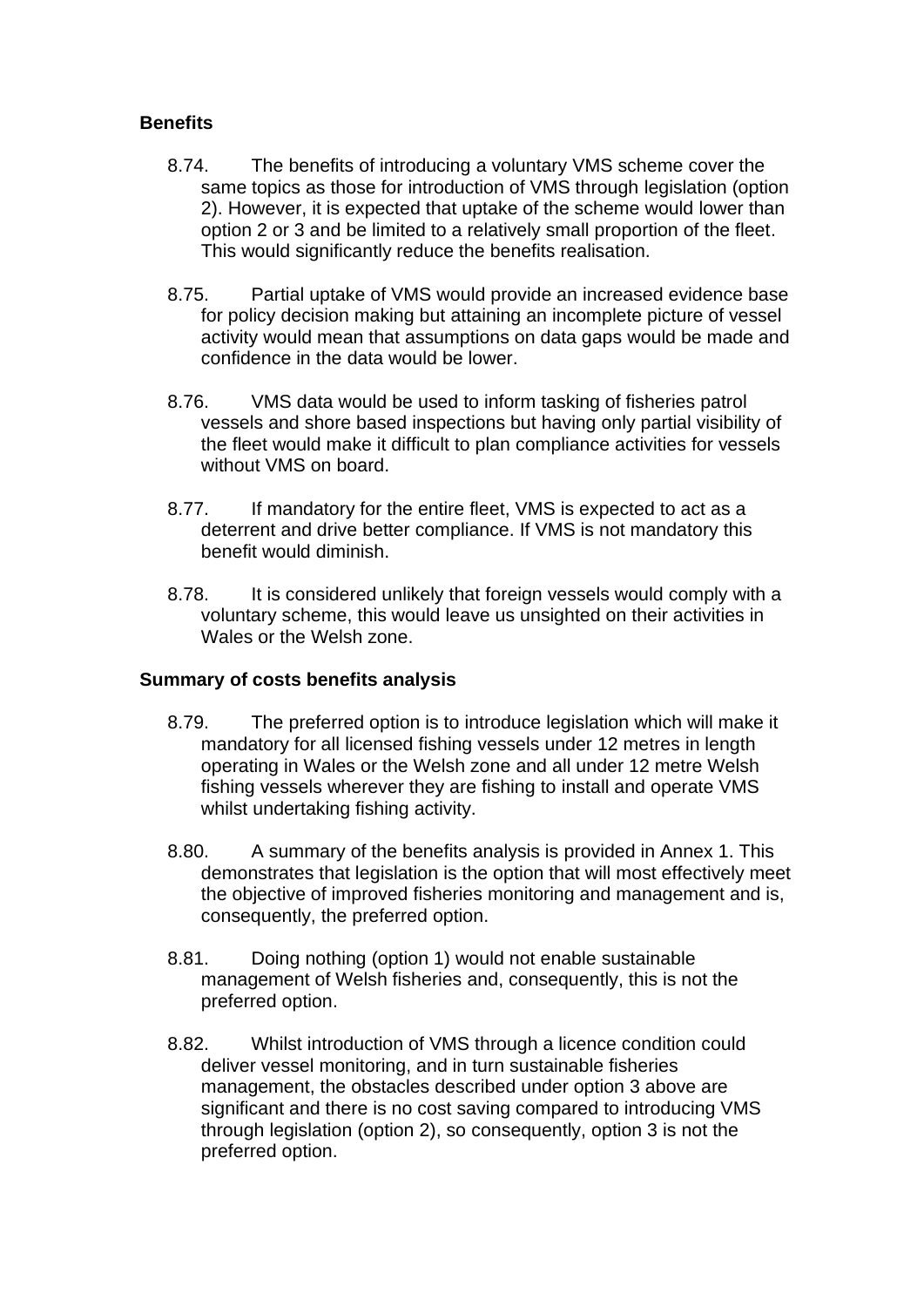8.83. Introducing a voluntary VMS scheme (option 4) would provide limited benefit and would not enable sustainable fisheries and marine environmental management and, consequently, this is not the preferred option.

# **9. Integrated Impact Assessment**

9.1.The Integrated Impact Assessment is available on the Welsh Government Website: [https://gov.wales/sea-fishing-operations](https://eur01.safelinks.protection.outlook.com/?url=https%3A%2F%2Fgov.wales%2Fsea-fishing-operations-monitoring-deviceswales-order-2022-integrated-impact-assessment&data=04%7C01%7CShelley.Vince001%40gov.wales%7Cd64bafcf23e34597f8b308d9dc20ffed%7Ca2cc36c592804ae78887d06dab89216b%7C0%7C0%7C637782856545787214%7CUnknown%7CTWFpbGZsb3d8eyJWIjoiMC4wLjAwMDAiLCJQIjoiV2luMzIiLCJBTiI6Ik1haWwiLCJXVCI6Mn0%3D%7C3000&sdata=ebdf3X%2BsrjPZdjw4%2BDEOK9bQ1oS6EOS1kFzc%2FABPdnw%3D&reserved=0)[monitoring-deviceswales-order-2022-integrated-impact-assessment](https://eur01.safelinks.protection.outlook.com/?url=https%3A%2F%2Fgov.wales%2Fsea-fishing-operations-monitoring-deviceswales-order-2022-integrated-impact-assessment&data=04%7C01%7CShelley.Vince001%40gov.wales%7Cd64bafcf23e34597f8b308d9dc20ffed%7Ca2cc36c592804ae78887d06dab89216b%7C0%7C0%7C637782856545787214%7CUnknown%7CTWFpbGZsb3d8eyJWIjoiMC4wLjAwMDAiLCJQIjoiV2luMzIiLCJBTiI6Ik1haWwiLCJXVCI6Mn0%3D%7C3000&sdata=ebdf3X%2BsrjPZdjw4%2BDEOK9bQ1oS6EOS1kFzc%2FABPdnw%3D&reserved=0)

# **10.Competition Assessment**

| The competition filter test                                                                                                          |                            |
|--------------------------------------------------------------------------------------------------------------------------------------|----------------------------|
| Question                                                                                                                             | <b>Answer yes</b><br>or no |
| Q1: In the market(s) affected by the new regulation, does any firm have more<br>than 10% market share?                               | <b>No</b>                  |
| The competition filter test                                                                                                          |                            |
| Question                                                                                                                             | <b>Answer yes</b><br>or no |
| Q2: In the market(s) affected by the new regulation, does any firm have more<br>than 20% market share?                               | <b>No</b>                  |
| Q3: In the market(s) affected by the new regulation, do the largest three firms<br>together have at least 50% market share?          | <b>No</b>                  |
| Q4: Would the costs of the regulation affect some firms substantially more<br>than others?                                           | No                         |
| Q5: Is the regulation likely to affect the market structure, changing the<br>number or size of businesses/organisation?              | No                         |
| Q6: Would the regulation lead to higher set-up costs for new or potential<br>suppliers that existing suppliers do not have to meet?  | Yes                        |
| Q7: Would the regulation lead to higher ongoing costs for new or potential<br>suppliers that existing suppliers do not have to meet? | <b>No</b>                  |
| Q8: Is the sector characterised by rapid technological change?                                                                       | <b>No</b>                  |
| Q9: Would the regulation restrict the ability of suppliers to choose the price,<br>quality, range or location of their products?     | No                         |

10.1. The Order is not expected to have an impact on competition in Wales or the competitiveness of Welsh businesses.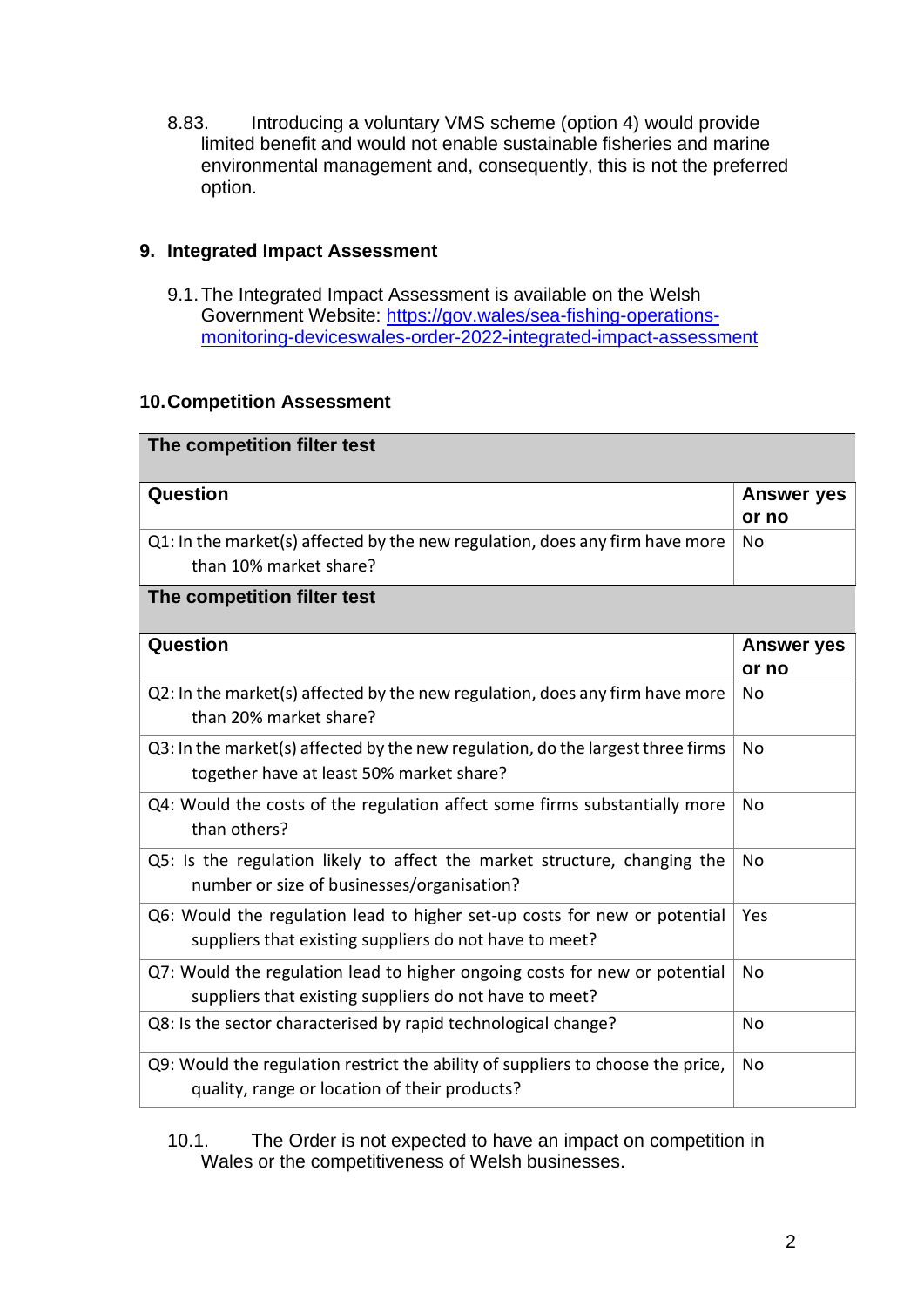# **11.Post implementation review**

11.1. A Post implementation review will be carried out to establish whether implementation of the subordinate legislation is having the intended effect and to monitor any negative impact on the industry.